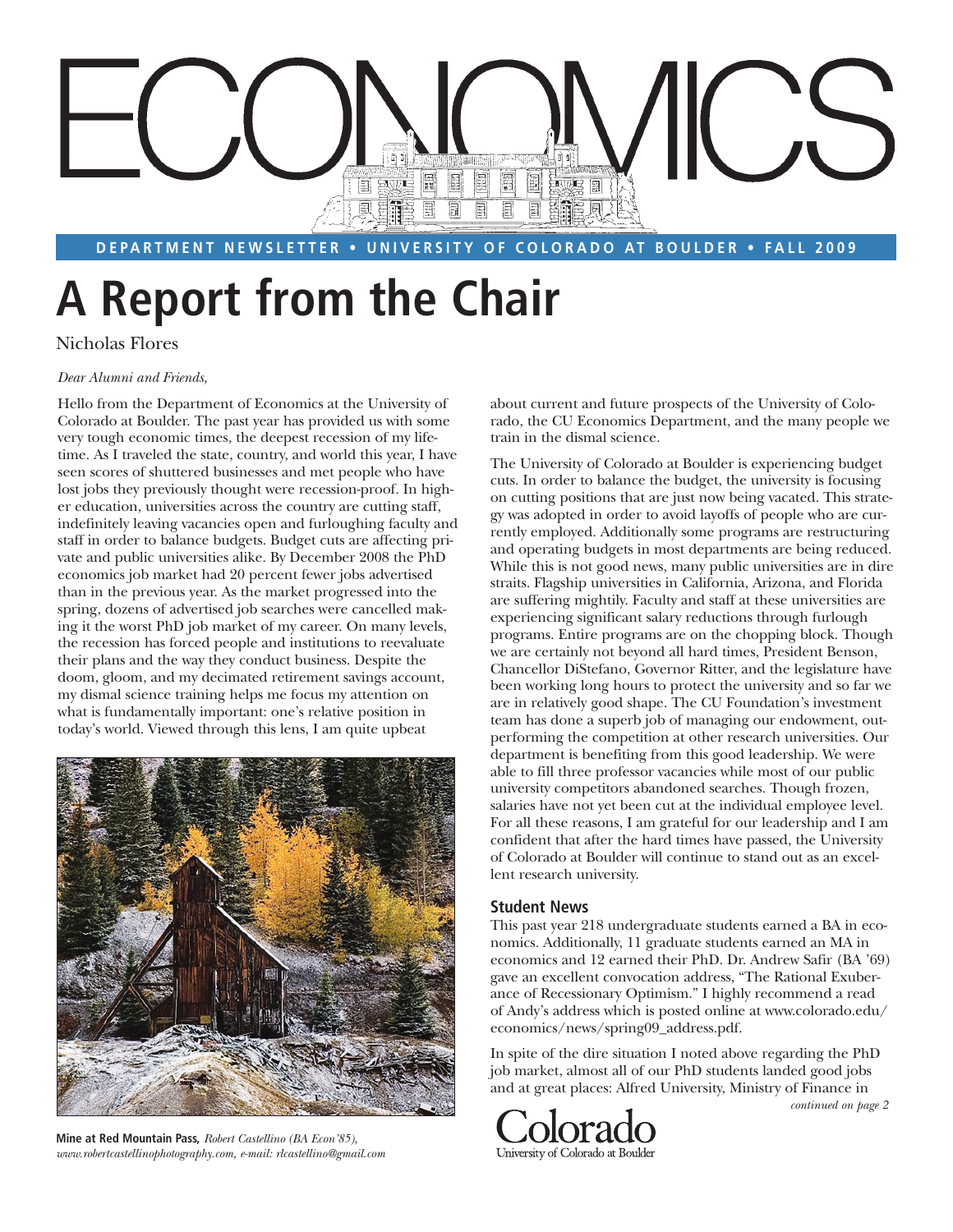### **From the Chair,** *continued from page 1*

Ghana, Massachusetts Institute of Technology, New York University, Notre Dame University, Ohio Wesleyan University, and the Saudi Arabian Central Bank. These are excellent placements under any circumstances and demonstrate that our graduate program continues to be recognized for its excellent training. As one might expect, the economic downturn resulted in an unusually large number of applications for the 2009 entering PhD class. This fall 27 students will start in our PhD program, which is larger than recent entering classes. Speaking of incoming students, Said Salih Kaymakci (Turkey) and Paulo Quindere Saraiva (Brazil) were awarded Wyn Owen Graduate Fellowships for academic year 2009–2010. Many BA graduates who are on the market are landing good jobs and at good salaries even though the market is not as robust as in recent years. Some BA graduates are taking time to travel or do volunteer work until the job market picks up. As you can see from our alumni notes, BA graduates are gaining acceptance into the finest graduate and professional programs in the world. We are very proud that Joseph Neguse (BA '05) was elected as a University of Colorado regent and graduated from CU Law School (see profile in this newsletter).

### **Faculty and Staff News**

We hired three professors who will join us in August 2009. Carlos Martins-Filho, whose research area is econometrics, joins us as a full professor. After receiving his PhD from the University of Tennessee in 1992, Carlos spent sixteen years at Oregon State University. His research specialty is nonparametric econometrics and he will teach in our econometrics sequence, including a new undergraduate course he developed for us in financial econometrics. Thibault Fally is an international trade economist who finished his PhD at the Paris School of Economics in spring 2009. Thibault joins our department as an assistant professor and will teach international trade courses at the graduate and undergraduate levels. Lastly, Jonathan Hughes joins us as an assistant professor after completing his PhD from the University of California, Davis in spring 2009. Jonathan's research lies at the intersection of industrial organization and energy economics. He will teach environmental and resource economics at the undergraduate and graduate levels as well as a new undergraduate course in energy and transportation economics. As discussed earlier, many advertised positions were cancelled at other universities while we were allowed to search. I feel fortunate to have successfully recruited such talented faculty as these three. Regarding current faculty, please take a look at our faculty notes. Our faculty members are traveling the globe conducting research and giving seminars at the most prestigious venues imaginable.

On the administrative front, Professor Robert McNown continues in his position as the director of the International Affairs Program while Professor Keith Maskus is the associate dean for social sciences in the College of Arts and Sciences. Professor Ann Carlos ended her term as the director of the Sewall Academic Program.

In August 2008 Anna Harry moved to a different job on campus and Megan Jorgensen replaced her as the main office administrative assistant. Teresa de Candia resigned her position in order to begin the PhD program in the CU Department of Psychology in fall 2009. Megan was promoted to replace Teresa as the curriculum, schedule, and seminar series coordinator. Marjorie Berlin joined us in July as the main office administrative assistant.

### **New University Leadership at CU**

As I mentioned last year, Bruce Benson took over as the president of the University of Colorado system. Since taking this position, President Benson has proved to be a strong and effective leader in dealing with the governor and legislature. I appreciate his efforts in maintaining and improving our great university. Bud Peterson resigned his position as chancellor of the CU-Boulder campus to become the president of Georgia Institute of Technology. While Bud will be missed, Philip DiStefano has taken over as chancellor. Chancellor DiStefano has considerable experience previously serving as provost, interim chancellor, and dean of the CU School of Education. We are in good hands with him leading our campus.

### **A Little Buff Spirit**

If you have been reading the newsletter in recent years, you probably know that I am an avid runner. For this reason I tend to pay more attention to our superb cross country and track programs than other sports, though I am always available to help out with student athlete recruiting and retention in all sports. For the fourteen years I have been at CU, our distance



running programs have been unsurpassed thanks to so many team and individual championships. The distance running program is approaching a dynasty and many of our running champions are economics graduates. We currently have an economics major, Jenny Barringer, whom I mentioned last year after she won the NCAA Championship in the steeplechase for the second time in three years. Since then, Jenny ran for the United States in the Beijing Olympics, setting a new U.S. women's steeplechase record. She won the 2009 NCAA Championship (for the 4th time) in the steeplechase and for the second time

*Jenny Barringer, (Econ BA Dec. '09 expected)*

won the USA Track and Field steeplechase title, earning her a place on the U.S. team that will compete in the World Championships in Berlin this summer. At the 2009 Nike Prefontaine Classic, Jenny broke four minutes in the 1500 meters final, setting a new NCAA record. Only two other American women, Mary Slaney and Suzy Favor, have ever broken four minutes in the 1500 meters. Jenny's running continues to improve. While she is a notable athlete, she has also distinguished herself as a student, receiving a Big 12 Medal in recognition of her outstanding record in athletics and in scholarship. Well known for her humble and grateful spirit, Jenny Barringer is a truly outstanding representative of the University of Colorado.

Moving further along with the Buff Spirit, I want to invite you to the CU Economics Advisory Board Reception that will be held this year on Friday, October 16, 2009, in the Hazel Gates Woodruff Cottage at 4:30 p.m. Drop by and catch up with the department's faculty and meet the advisory board. As part of Family Weekend, the Buffs play Kansas in football on October 17. Come out and show your spirit!

> *Nicholas E. Flores, nicholas.flores@colorado.edu July 2009*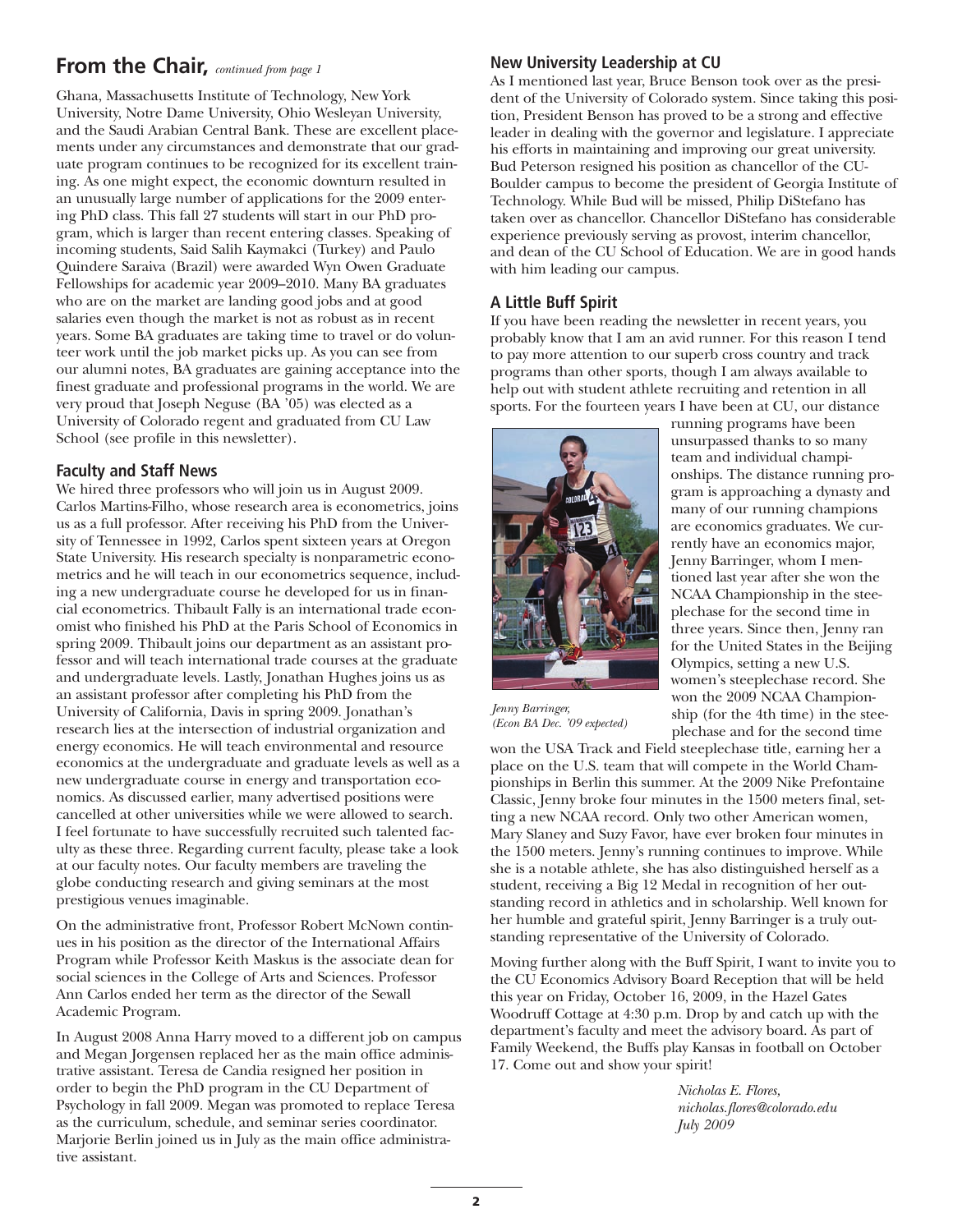### **Financial Markets and History**

#### Ann M. Carlos

Professor, Department of Economics

How financial markets operate, who operates within these markets, who gains and who loses are all questions that have been asked in recent months. In trying to understand the events that led to the collapse of financial institutions, once considered bastions of reliability and respectability, conversation turns to other major episodes of bank failures, stock market collapse, and economic downturn. History matters. It is not that the same exact episode continually repeats itself, but by considering



*Ann Carlos*

previous episodes we do learn much about what is new and what is time invariant.

A current project, funded by the National Science Foundation, examines the micro-foundations of capital markets in late 17th and early 18th century England. Often referred to as the rise of financial capitalism, these are the decades during which financial markets took on their modern forms. By 1700, London had a well organized stock market with transparent pricing, courtesy of the newly emerged financial broadsheets, well developed property rights in stock, and organized sales and purchase locations. But who exactly used these markets in the early 18th century?

Owning shares provides a person with a stream of income through dividends, the possibility of capital gains or capital losses, and because they are transparently priced, shares could be used as collateral. Larry Neal (professor emeritus of economics, University of Illinois at Urbana-Champaign) and I have been building a data set of share transactions in the major jointstock companies on the London stock exchange before, during, and after the South Sea Bubble of 1720. We now know the names of every person who bought or sold a share in the Bank of England, East India Company, Royal African Company, Hudson's Bay Company, and in a more limited way, the South Sea company. We also know the prices of each of these shares daily, and for a portion of the data set we have the share owners' occupations and addresses.

Our analysis of share transactions for the Bubble year yielded interesting and, for many, surprising results which have changed how we understand the path of financial development. Rather than being tightly held by some elites, the market for shares was socially broad and deep. In fact only about five percent of the share owners could be classified as nobility. Certainly about 45 percent could be considered as gentlemen in social terms, but a full half of the shares were owned by merchants and those lower down the social ladder: shopkeepers, tradesmen, craftsmen, and servants. What surprised us was the large female presence. Although a married woman had no separate legal identity from her husband, in England a single woman or widow had the same legal rights as a man and these women exercised them. By 1725, for example, 15 percent of the capital stock of the Bank of England was owned by women.

Although the majority of those actively trading lived in London, share ownership was widely dispersed. There was a substantial foreign presence, especially from the Netherlands and Switzerland but with individual shareholders as far afield as Jamaica and the American colonies.

Access to the stock market was open to all regardless of gender or social status. It was anonymous as to issues of ethnicity, race, and class and as such it provided an alternative source of income and wealth. Access was enhanced by trade in parts of a share, thus reducing the financial entry requirement. We, as others, show that women left their shares to other women, sisters, nieces, or female cousins, providing some economic independence for many whose opportunities were circumscribed by social conventions. During the recent stock market bubbles, many people made money and many lost money. Recent research shows that the pattern of gains and losses were not the same for men and women. In fact, women on average tended to make money and men lose. Our research shows the same pattern across the South Sea Bubble of 1720 in Bank of England shares. Women, as a group, had capital gains, while men, as a group, had capital losses. This is not to say that all women made money. Some did not, just as some men had large capital gains during 1720. Contemporary rhetoric, however, argued that women would be unable to understand the market and could only lose their inheritances through poor investments or fraud. Many have taken this at face value. Our work shows that, for many women, this was not the case.

Our database shows that large numbers of people accessed the market. Although there was not one central stock market, people could buy and sell at company offices, in some well-known coffee shops, and through brokers/jobbers. Evidence from the Bank of England suggests that there were a number of people who were conduits into the market. Robert Westley, a merchant tailor, was a conduit for the working class in London and Sir George Caswall for the elites. Johanna Cock was the fifth largest

*continued on page 4*

*The Caswall Ledger*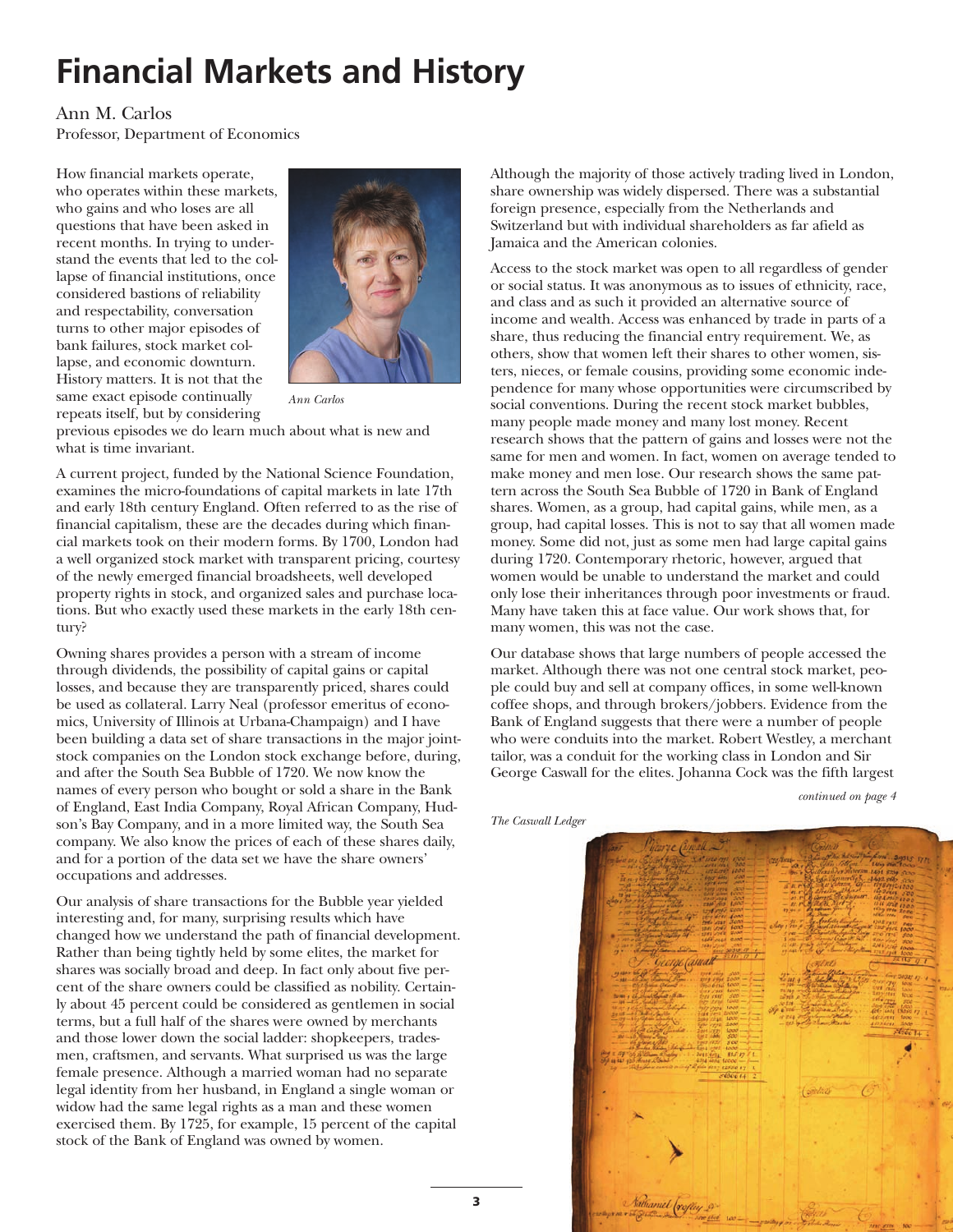# **Immigrants as Labor Market Arbitrageurs**

### Brian C. Cadena

Assistant Professor, Department of Economics

Immigrants are, by definition, a highly mobile sector of the population. Those who have left their home country to move to the United States have demonstrated that the benefits of living here outweigh the often substantial costs of leaving, including diminished contact with friends and family and frequently the familiarity of a native language. Although some immigrants come to the United States to avoid persecution or to join family members who moved here years ago, a substantial share come primarily to take advantage of a labor market with better earnings prospects. In a pair of recent papers, I examine the implications of having such a mobile and earnings-motivated group of workers as an increasing share of lower-skilled workers in the U.S. labor market. In both papers, I find consistent evidence that immigrants behave as earnings maximizers, choosing to live and work in areas where jobs are easier to obtain and/or wages are higher.

In the first paper, I use data from the decennial census to examine the response of immigration flows to changes in native labor market participation created by welfare reform. Welfare reform consisted of several policy changes, all of which served to move low-skilled women from the welfare rolls into the workforce. Even though the reforms occurred at a national level at more or less the same time, the number of new workers that the policy introduced into the labor market varied quite a bit from city to city. In particular, cities with more women receiving welfare benefits prior to reform produced more new entrants. I take advantage of this relationship to investigate how immigration flows respond to these changes in competition for job openings. I find that immigrants tend to move away from the more affected cities and toward those cities with relatively smaller increases in competition for jobs. In fact, the change in new immigration flows is almost exactly one-for-one; i.e., one fewer immigrant arrives for each additional native woman who becomes employed as a result of the reforms.

The second paper takes advantage of differences in state minimum wage laws to provide additional evidence that immigrants' location choices are motivated by earnings prospects. In this analysis, based on data from the Bureau of Labor Statistics, I come to the rather surprising conclusion that immigrants prefer to move to states with stagnant minimum wages rather than to states that increase their minimums. Although earnings-sensitive workers should be attracted to jobs that pay more, this finding suggests that the decrease in the probability of finding a job is large enough that expected earnings fall, despite the increase in wages for the successful job seeker. This result is also surprising given the extensive previous research finding that increases in the minimum wage have relatively small effects on total employment. These results are not necessarily in conflict, however, as immigrants are new workers who are most sensitive to changes in the number of job *openings* and the resulting diminished chances of finding employment.

Each paper demonstrates that immigrants are quite responsive to differences in earnings potential and are strongly attracted to areas with more favorable labor market conditions. There are at least two important implications of this key finding beyond the specific contexts I examine in my papers. First, immigration flows will tend to smooth out naturally occurring fluctuations in



the supply and demand of lowskilled labor across the country. As a result, geographic inequality will tend to disappear much more quickly than in the absence of a large, highly mobile, immigrant population. As a concrete example, imagine two cities—say Detroit and pre-housing-bust Phoenix—one with falling demand for construction laborers and the other with increasing demand. The wages an immigrant can expect to earn in Detroit will fall, while the opposite occurs in

*Brian Cadena*

Phoenix. Aware of this difference in incentives, immigrants will move to Phoenix much more often than they choose to go to Detroit, and these asymmetric flows of labor will tend to equalize the wages in the two cities. Immigration flows, therefore, help to bring about a spatial equilibrium. This function is especially important in the low-skilled labor market, as low-skilled U.S.-born workers are relatively slow to leave the states of their birth, even in response to rather large differences in earnings prospects.

The second important implication pertains to policymakers and researchers who attempt to evaluate the effects of policies meant to affect the labor market. Both groups should realize that immigration flows tend to spread out the impact of those policies beyond the original target area. Researchers often treat different cities or states as laboratories running separate "experiments" through implementing different policies. With immigrants acting as labor market arbitrageurs, their mobility serves to integrate labor markets across the country and reduce any differences in earnings potential that would have occurred under no mobility. As a result, analyses that compare outcomes in areas with recent changes to policy with outcomes for areas without changes will tend to underestimate the policy impacts.

### **Markets and History,** *continued from page 3*

purchaser of Bank of England stock and had many dealings with the Dutch community in Amsterdam. Francis (Aaron) Pereira also played a pivotal role during the collapse of the South Sea Bubble. Playing the role that brokers still play today, Pereira purchased large quantities of stock (and lost thousands of pounds) to slow the slide in prices.

Although the number of traders in the market and the diversity of their backgrounds in 1720 seems high relative to an educated guess on these issues, it is nevertheless true that stock owners, buyers, and sellers were much more concentrated than today. Yet even in that more concentrated market, the anonymity and lack of coordination in the marketplace led to a substantial boom and bust in which great fortunes were made and lost. Perhaps we should not be too surprised today, with many thousands more traders in a much deeper market, that such wild swings happen today. To quote a line from journalist Thomas Freidman, "nobody is in charge."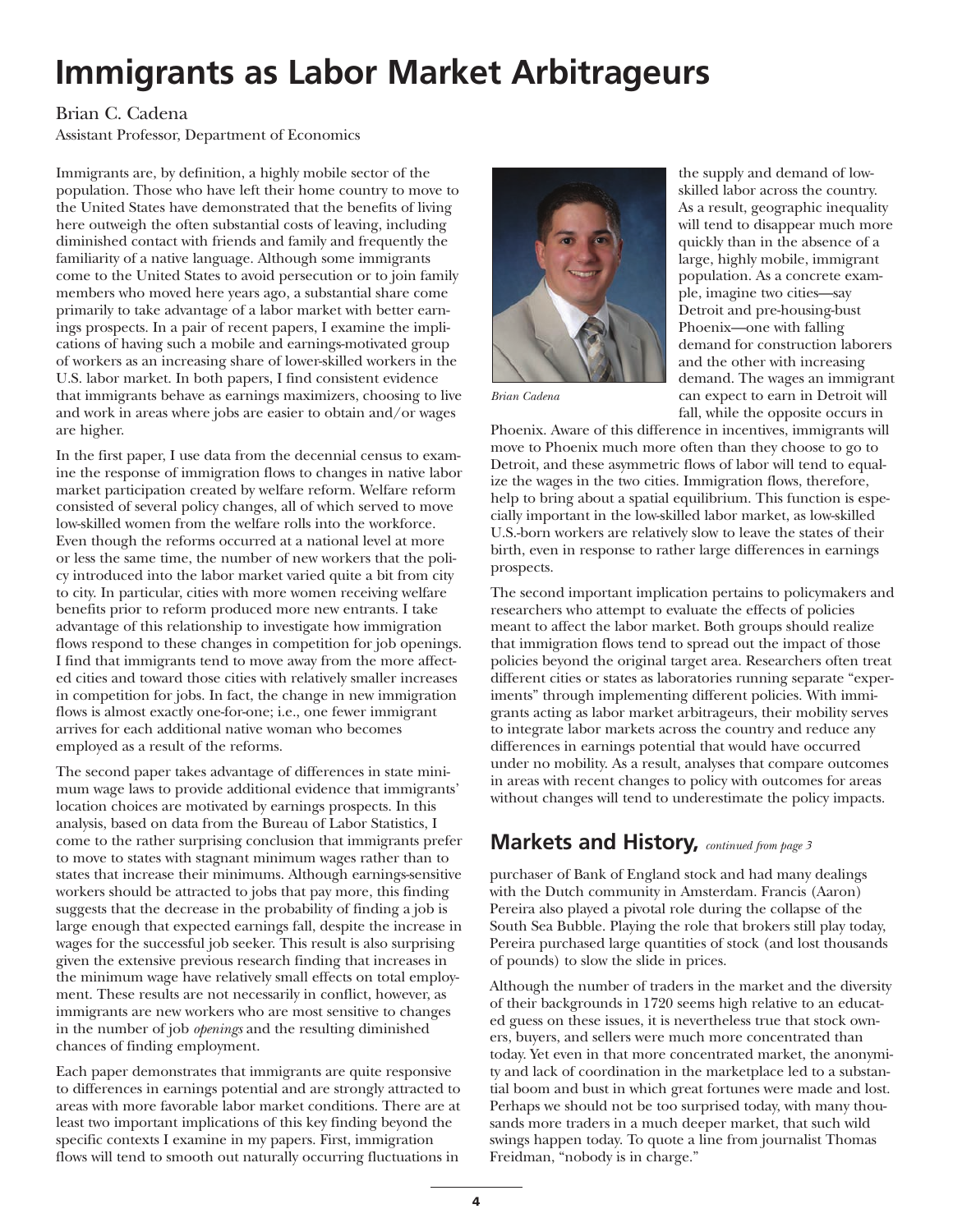# **Economics from a Photographer's Perspective**

Robert Castellino

On August 12, 1985 on the lawn south of Old Main in the Quadrangle, the honorable and distinguished CU President Gordon Gee imparted a commencement address encouraging new CU grads to go forth and ply our educations in the world with all our unbridled potential. As Gee's words painted a profound vision of the technological future that lay ahead for us, the great wide open looked a bit daunting as I returned my cap and gown and then walked away from campus with diploma in hand.

After toiling at junior college in northern California and then spending a quarter at Colorado Mountain College in Leadville, I decided to leave behind California and make Colorado my permanent home in the fall of 1974. I came to the Colorado Rockies to teach skiing, ski race, and emancipate myself from my parents—and to make my dream school, CU, affordable by working my way through. By 1980 after six years of teaching skiing, coaching ski racing, directing the Lake Eldora Race Team, working as a chef part time, and working a number of summer construction jobs, I was ready to embark on my education at CU and coach part time for the CU Ski Team.

After two semesters of slogging through required courses I found my real interest lay in economics. I attribute much of my interest to renowned economist and emeritus professor (deceased) John "Jack" Powelson's enthusiastic chalkboard Principles of Economics talks where he ended up with as much chalk dust covering him as there were in charts and diagrams on the board, explaining all things relevant to the expansive concepts and minutia of economics.

During my junior year, a young professor named Dale Lehman taught Environmental Economics and opened my perspective on how economic applications could have a significant impact in making public policy. His Socratic teaching style piqued my interest and inspired me. Professor Lehman made the class think and challenge authority in analyzing draft environmental impact statements using economic tools such as regression and cost benefit analysis. The class was encouraged to examine any unfounded claims, those provided without reason or data, often leading us to refute those claims. I didn't realize then that throughout my years in the publishing business I would work on, write about, and speak about how humans interact with, and sometimes diminish, nature in their pursuit of happiness. My environmental economics training help me better understand how humans can minimize these negative environmental impacts.

A doctoral candidate, Reza Ramazani (CU PhD '90, professor and chair, Department of Economics, St. Michael's College, Vermont), who taught Intermediate Microeconomics and Intermediate Macroeconomics, had a significant influence on how I approached and managed the publishing business. I felt I was learning one-on-one as I openly conversed with him in class about any topic being presented. Reza helped us unlock the mystery of how the economic plumbing interweaving the private and public sectors affected the flow/supply of money and business directly.



Powelson's upper division class, Economic History of Developing Areas, may have had the single most profound effect on my decision to become a self-published photographer and author. Jack stood before a small class and proclaimed this theory: "It is the creative minority hammering out deals in the fields that drives economic change to which the masses subscribe. And I will prove it to you across all societies for the past twelve millennia." The evidence he provided was overwhelming as well was the required reading

*Robert Castellino*

for the course. However, I would go on to test his theory in the field on my own terms, believing I could influence how people saw places through beautiful images and stories that connected with their sense of home and place. I published my photography in books, calendars, greeting cards, and fine art prints to elevate people's spirit in hopes it would bring about positive change that would affect the masses. You may have hung one of my CU Alumni Calendars on your wall between 1997 and 2004. Powelson's approach had the most significant influence as I entered the business world. I went about learning everything I could from seasoned and successful business owners, interviewing those who had broken traditional models and used the model of business for social responsibility as the platform for their operations.

I spent more than two years meeting, interviewing, and spending time with the likes of Moe Siegel, founder of Celestial Seasonings, Gary Hirshberg of Stonyfield Farms, Tom Chappell of Tom's of Maine, Paul Hawken of Smith and Hawken, Tami Simon of Sounds True, and Nick and Helen Forster of etown, to name a few. If change were going to occur as Powelson had professed, I would have to understand firsthand how it happens day in and day out in the field from those who had succeeded and walked their talk. They had placed values ahead of profits for shareholders by delivering healthy products and services, creating healthy working environments, and working altruistically for the betterment of employees, humanity, and the environment. Tom Chappell professes, "Healthy companies make healthy profits and are good for the earth and people." I had adopted these core business values as means to financial and economic success.

The challenges of operating a small publishing company after the catastrophic events of September 11, 2001, were an opportunity to examine how things beyond my control affected my photographic and entrepreneurial pursuits. I learned firsthand about: a banking system in crisis, price inelasticity of demand when you have a large quantity of books already printed, the relationship between exponentially increasing marginal production costs and decreasing profit margins, an unanticipated plummet in market demand with excess publisher inventories, how adding new products in order to offset losses of other products leads to diminishing marginal returns, and finally,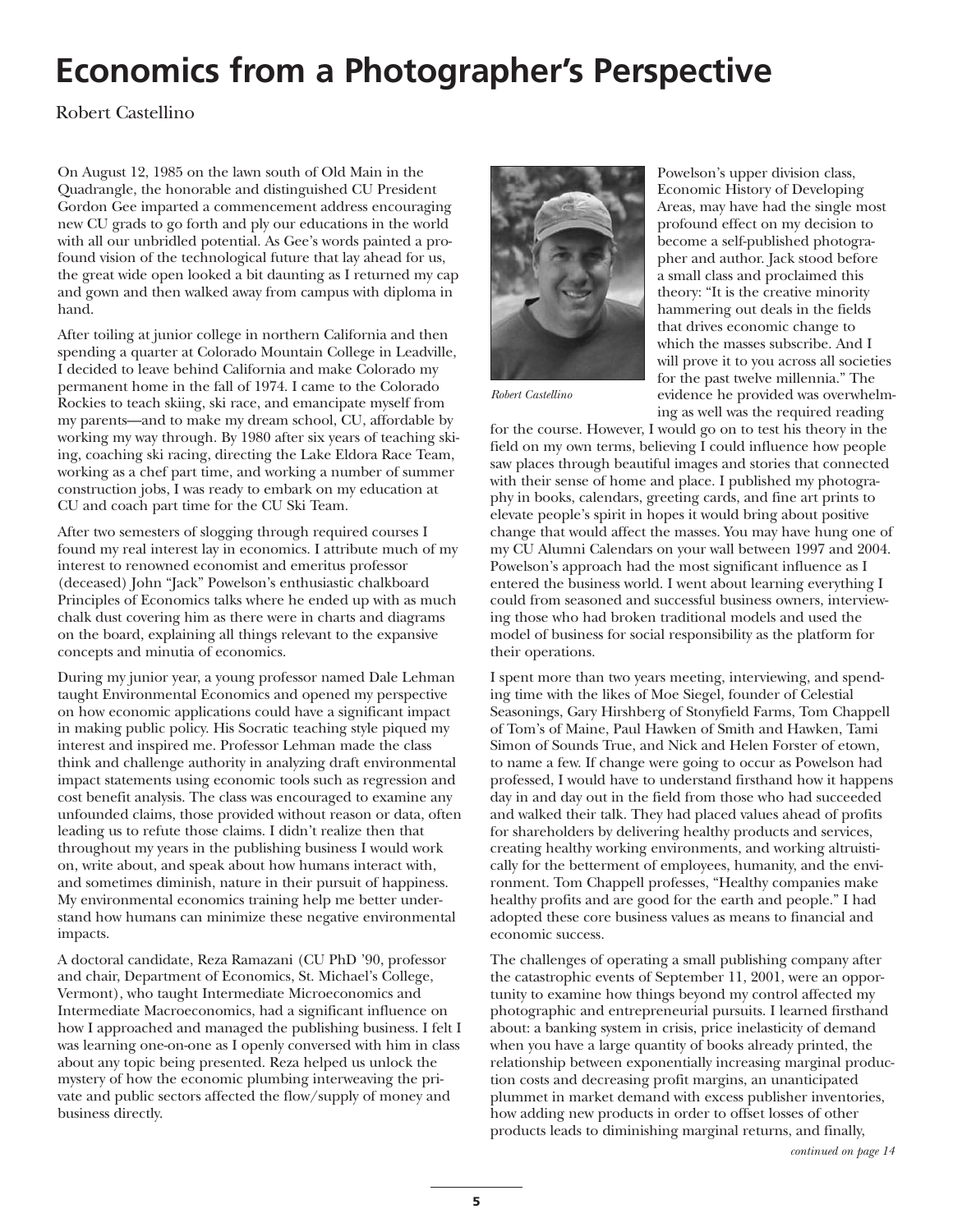# **Professor Scott Savage: Teaching Innovator**

Associate Professor Scott Savage joined the department of economics in 2003 and has earned a reputation as an excellent and innovative teacher. Prior to joining economics, Scott was an assistant professor in the Interdisciplinary Telecommunications (IT) program in the CU College of Engineering. Given his research expertise in telecommunications and information technology, it comes as no surprise that Scott's teaching is on the cutting edge in the use of technology to enhance the classroom experience. In summer 2003 Scott taught an undergraduate microeconomics course using the Tegrity Teaching Technology Cart. This cart is equipped with a camera for recording lectures and a special electronic writing tablet that, while used like a chalkboard during lecture, provides digital images of what is being developed "on the board" in class. After the close of class, students can revisit the lecture and discussion and view the images developed on the tablet over the Internet.

While using the latest gadget may be trendy, Scott recognizes that the educational experience for students is paramount. At the end of the summer session, he developed and administered a survey to the class to gauge student's attitudes and willingness to pay for after-lecture streaming of lectures and tablet images. Students were very enthusiastic toward this option and on average expressed a willingness to pay an extra \$90 per class for it.

### **Department of Economics 2008–09 Awards**

Stanford Calderwood Faculty Teaching Award **Michael J. Greenwood**

Stanford Calderwood Student Teaching Award **Sasiwimon Warunsiri**

Graduate Award for Public Policy Research **Daniel Hickman**

Reuben A. Zubrow Fellowship in Economics **Yiqing Xie, Shatanjaya Dasgupta, Guanyi Ben Li, and Po-Lu Chen**

> Morris E. Garnsey Fellowship **Tianle Zhang**

Leslie Whittington Memorial Prize for Excellence in Economics **Won Ju Lee**

Leslie Whittington Endowment Fund in Economics **Deborah Baker**

Yordon Prize in Microeconomics **Won Ju Lee**

Eric D. Bovet Endowed Fellowship **Hesham Al-Ogeel**

Richard C. Meckley Graduate Fellowship **Yibei Liu**

Val B. and Helen W. Fischer Scholarship for Academic Superiority in the Social Sciences in Economics **Martin Freeman**

Just because students like the technology does not necessarily imply that it is effective in helping students master the material. In fall 2006 Scott set up an experiment to explore this very issue. He taught two identical microeconomics courses with the exception that he used the Tegrity Cart in one class and ordinary chalk and talk in the other. And identical final examinations were administered. While scores in the technology class were higher than scores from the control class, the differences were not large enough to statistically conclude that students learn more effectively from this technology. Based on his research, Scott concluded "this particular IT enhancement is valuable to students in terms of convenience but does not have any substantial influence on their performance" and he published two papers in leading economics of education journals reporting his findings. In addition to continuing the use of new teaching technology and methods in the classroom, Scott has been very active in curriculum development and student advising at the undergraduate and graduate level. His dedication to teaching earned him an excellent in teaching designation from the provost when he was promoted to associate professor with tenure.

### **Graduate Student Placement**

**Hesham Al-Ogeel** (PhD expected summer '09)–researcher, Economic Research and Statistics Department, Saudi Arabian Monetary Agency, Saudi Central Bank

**Said Boakye** (PhD '08)–technical advisor (macroeconomist), Ministry of Finance and Economic Planning, Republic of Ghana

**Henry Y-H Chen** (PhD '09)–post-doctoral associate, Joint Program on the Science and Policy of Global Change, Massachusetts Institute of Technology, Cambridge, Massachusetts

**Namsuk Choi** (PhD '08)–assistant professor, Dordt College, Sioux Center, Iowa

**Nikolay Dobrinov** (PhD expected summer '09)–visiting assistant professor, The University of the South, Sewanee, Tennessee.

**Scott Holladay** (PhD '09)–post-doctoral fellow, Institute for Policy Integrity, School of Law, New York University, New York City, New York

**Jirapa Inthisang** (PhD '08)–policy analyst, Ministry of Agriculture and Cooperatives, Thailand

**Erik Johnson** (PhD '08)–assistant professor, Quinnipiac University, Hamden, Connecticut

**Molly Lipscomb** (PhD '09)–assistant professor, University of Notre Dame, Notre Dame, Indiana

**Andrew Meyer** (PhD '09)–assistant professor, Ohio Wesleyan University, Delaware, Ohio

**Grzegorz Pac** (PhD '09)–assistant professor, Alfred University, Alfred, New York

**Christina Peters** (PhD '08)–assistant professor, Metropolitan State College of Denver, Colorado

**Michael Snipes** (PhD '08)–assistant professor, Eastern New Mexico University, Portales, New Mexico

**Eric Stuen** (PhD '08)–assistant professor, University of Idaho, Moscow, Idaho

**www.colorado.edu/Economics/graduate/placement.html**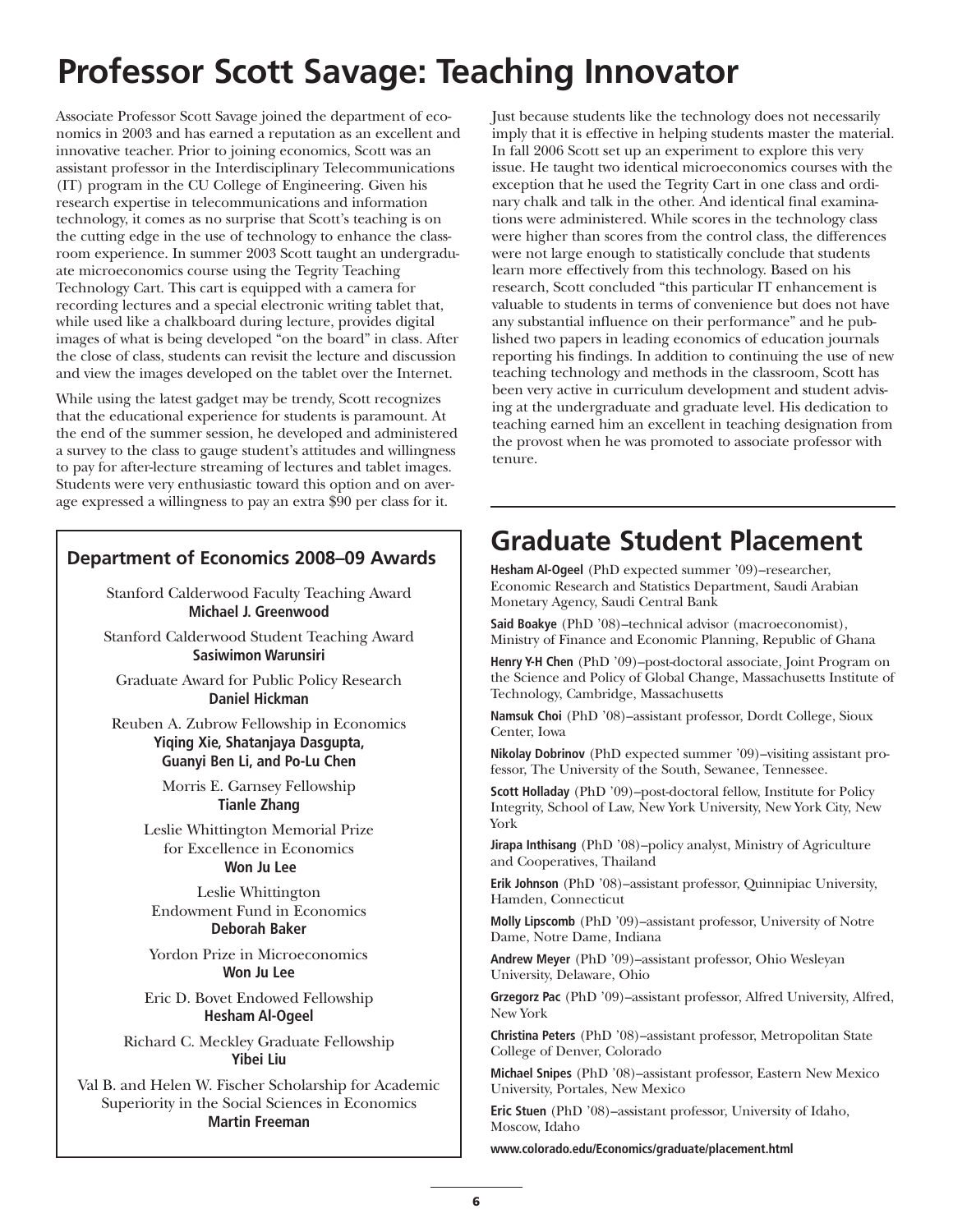### **IN MEMORIAM**

### **Professor John P. (Jack) Powelson**

#### **1920–2009**

John P. (Jack) Powelson died on January 1, 2009, at the age of 88 after a brief illness. Jack had a long and distinguished career as an economist in public policy and higher education. He began his career as an accountant, following in his father's footsteps, and then went on to pursue graduate degrees in business and economics. After receiving his AB degree from Harvard University, he earned an MBA in accounting from the Wharton

School at the University of Pennsylvania. He was offered a teaching position at the Wharton School, where he began his studies toward a PhD in economics. Jack later transferred to the graduate program at Harvard, where he received his PhD in economics.

After graduation Jack accepted a position as research economist at the International Monetary Fund. There he published his first two books, *Economic Accounting* and *National Income and Flow of Funds Analysis*. These books were translated into several languages and used extensively by foreign governments, especially in Latin America. Publication of these works opened up numerous opportunities for consulting and teaching in foreign countries. Jack often identified himself as a citizen of the world. As a young man he led student groups on tours abroad, giving lessons in square danc-

ing as well as economics. Jack's wife Robin and their children shared in and supported his distinguished career, often joining him on many assignments abroad. Through these travels, the family made many lasting friendships.

A prolific writer, Jack continued to write books and articles throughout his life. He directed much of his research energy to understanding poverty and economic development. In addition to consulting with foreign governments, he worked extensively with non-governmental organizations. Jack's writing reflects this experience working with grass-roots organizations in developing countries.

What is unique in Jack's writing is the application of rigorous economic analysis to complex issues in economic development, such as land reform. In Latin America the promise of land reform was never fulfilled, often ending in negative outcomes for peasants. He challenged these dirigiste policies, and the governments and international organizations that promoted them, in books such as *The Peasant Betrayed: Agriculture and Land Reform in the Third World*, and *The Story of Land: A World History of Land Tenure and Agrarian Reform*.

Jack held teaching positions in several universities, including 25 years as a professor of economics at the University of Colorado and another 17 years as professor emeritus. Over the years his interests shifted to economic history and a broad interdisciplinary approach to economic development. The breadth of Jack's reading and knowledge is reflected in several books published after he retired, including *Centuries of Economic Endeavor: Parallel Paths in Japan and Europe and Their Contrast with the Third World*, and *The Moral Economy*.

After visiting him in his extensive library and engaging in discourse, one might describe Jack Powelson as a 21st-century Thomas Jefferson. Philosophically he espoused a kind of direct democracy that we associate with Jefferson and the anti-federalists. As you would expect, conservative and libertarian groups were receptive to these ideas, providing him with financial support and publishing his work. However, Jack refused to be cate-

gorized as conservative or libertarian. In *The Moral Economy* he proposes what he describes as a "middle path" between intervention and libertarianism. Colleague Larry Singell notes, "Jack's work was rarely confined by the narrow boundaries of economics. Because he integrated and fused economic issues with philosophical, moral, historical, and cultural issues, his work will have a lasting impact, not just on economics, but also on social science, as well as the pursuit of human betterment in the larger world."

Jack's intellectual interest and dedication to the academy never faltered, even after "retiring" as a professor of economics. Jack taught courses at the University of Colorado until 2005 and in 2006 he joined other distinguished emeritus professors in a panel discussion of economics as part of the CU

Department of Economics' 50th anniversary celebration. He never lost contact with the economics department.

In his professional career, as well as his personal life, Jack followed a moral compass grounded in his Quaker faith. He once described a lecture he gave in South Africa in which he challenged the apartheid policies being pursued by that government. He said that the lecture was met with a stony silence, until a small group of Australians in the audience stood up and clapped.

Jack founded and edited *The Quaker Economist*, in which he wrote his own obituary. In it he says, "Despite my frequent political differences with Quakers, I still firmly believe in the three fundamentals of unprogrammed Quakerism: that of God in every man (the Inner Light), the Meeting for Worship, and sense of the meeting discussions in Business Meetings." In his obituary, Jack expresses regret in leaving family and friends behind, and bids us all a fond, final farewell.

Jack Powelson was one of a kind. While we will miss his Renaissance spirit, unbounded energy, and the twinkle in his eyes, we will remember his many contributions and that he made the world a better place.

*Colleagues who contributed to this article: Barry Poulson, Keith Maskus, Chuck Howe, Larry Singell, and Nicholas Flores*

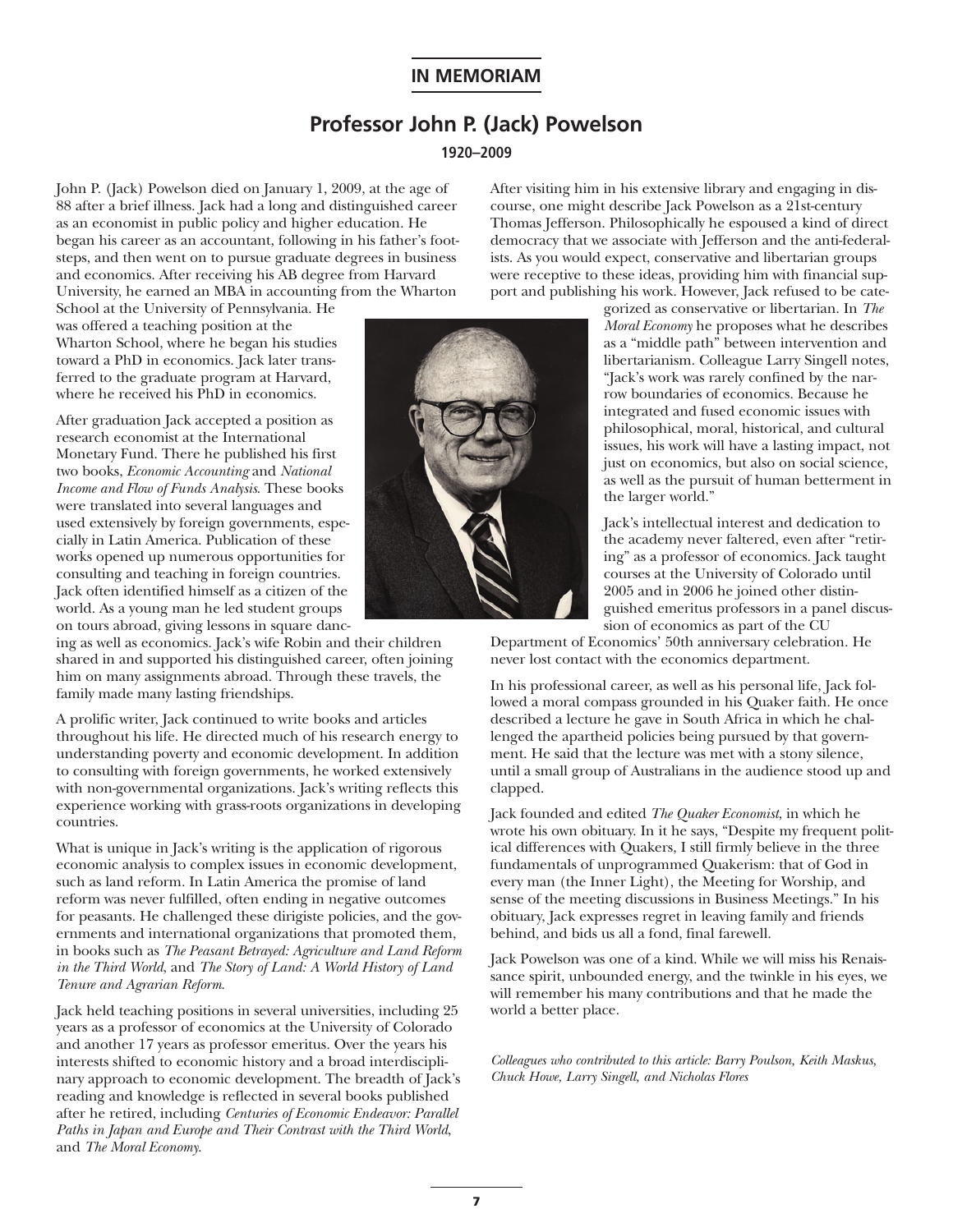# **Alumni Notes**

**Abdulla Al-Ibrahim** (PhD '82) lives in Safwa, Saudi Arabia, and retired after 27+ years in academia and business. From January 1997 to June 2008 he worked for Arab Petroleum Investments Corporation starting as a senior energy economist and concluding as an executive vice president. From 1983 to 1996 he was a professor at King Fahd University of Petroleum & Minerals, where he taught economics and finance courses for undergraduate and MBA students. Throughout his career he published many papers in prestigious refereed journals, and participated in many seminars, symposiums, and conferences.

**Melissa Anderson** (BA '08) is a law student at Chicago-Kent College of Law.

**Brian Bender** (BA '08) lives in Boulder and is working in the business operations department of a dynamic new company, PhysIOM, www.physiom.com, that deals with health care and surgeries.

**Stephen Billings** (PhD '08) is an assistant professor at University of North Carolina, Charlotte, NC. He has won the Best Graduate Student Paper Award from the North American Regional Science Council (RSAmericas).

**Justin Blincoe** (BA '07) has been living in Dubai, United Arab Emirates, working for a large real estate brokerage firm called Better Homes, LLC.

**Said Boakye** (PhD '07) is working as a technical advisor (macroeconomist) to the minister of finance and economic planning, the Republic of Ghana. He wrote "The Transmission Mechanism of Government Spending in Ghana: Empirical Analysis and Policy Implications" to serve as a fiscal policy guide for the ministry. This is the first time an econometric study has been undertaken to guide fiscal policy formulation and implementation in Ghana.

**Philip Bradley** (BA '07) is working at CU-Boulder as an accountant at the College of Arts and Sciences, Financial Service Center. He has been elected secretary of the Martin Acres Neighborhood Association and a representative on the University of Colorado Staff Council.

**Ryan Brendle** (BA '08) is completing his master's in economics at UC Denver. He will head back to Boulder to finish his degree in mathematics, and by spring 2011 hopes to start his PhD in economics.

**Caitlin R. Bryan** (BA '08), graduated with distinction, on the dean's list and a member of Phi Beta Kappa, and lives in Longmont, Colorado.

**Jessi Carlin** (BA '08) works for Vail Resorts and lives in Dillon, Colorado.

**Brandon W. Carpenter** (BA '07) is a stockbroker for Charles Schwab & Co. and lives in Denver, Colorado.

**David L. Carr** (PhD '97) won the 2009 Belbas-Larson Award for Excellence in Teaching in the tenure-track category. He is an assistant professor of economics in the Beacom School of Business at the University of South Dakota.

**Woong Tae Chung** (PhD '07) is in UIwang, Republic of Korea, working as a research fellow for the Korea Energy Economics Institute. His current research includes a firm performance and its strategy in industrial organization.

**David Cooke** (BA '08), a financial advisor at Waddell & Reed Financial Services, was a panelist participating in Careers in Economics, a presentation organized by Career Services at CU-Boulder.

**Steven Cryer** (BA '07) is a stockbroker for Charles Schwab & Co and lives in Denver, Colorado.

**Julie Yue Dai** (BA '08) lives in Dallas, Texas, and works as a technician in a molecular and genetic research lab in the nephrology division at UT Southwestern. In summer 2009, she returned to school to earn an MD/MBA at Texas Tech. She has contributed work that resulted in the publication of "Hypertonic stress increases claudin-4 expression and tight junction integrity in association with MUPP1 in IMCD3 cells" (with Miguel A. Lanaspa, Ana Andres-Hernando, Christopher J. Rivard, and Tomas Berl).

**Jose A. De La Torre** (MA '69) (JD law school University of Guadalajara) is retired from the legal department at the Inter-American Development Bank and is a representative of Universidad Autonoma de Guadalajara. He has received numerous awards: Academico de Laamdi, member of the Federal Bar Association, member of the Internamerican Bar Association, and charter member of the Beta Chapter of Colorado of the Omicron Delta Epsilon Honor Society in Economics. Married with three children and four grandchildren, he lives in Bethesda, Maryland.

**Kevin Deneen** (BA '08) is an analyst for Aeris Capital AG, Pfaffikon, Switzerland, and is a member of Beta Gamma Sigma.

**Matt Dority** (BA '07, economics, cum laude, & mathematics; BS '07, finance) lives in Denver and works as an analyst at Quantitative Equity Strategies, LLC, which manages assets and provides advisory for institutional clients, emphasizing an evidence-based approach to investment management. His experience in the economics department, particularly with the honors program and seminars, has proven immensely valuable in his profession. As a result, he would heartily recommend being trained to think like an economist, even, and especially, if not planning on a traditional economics career. Matt has received many awards and scholarhips and is a Level II candidate in the CFA Program.

**Jake Ellington** (BA '07) works in sales for Pearlstine Distributors, Inc., in Charleston, South Carolina.

**Adam Fisher** (BA '08) is a financial data management analyst at Level 3 Communications, LLC, and lives in Denver, Colorado.

**Scott N. Flanders** (BA '79) is the new CEO of Playboy Enterprises, Inc., the first permanent CEO at Playboy to come from outside the Hefner family.

**Marshall Fong** (BA '07) left his director of marketing job at Akzo Nobel to become the vice-president of marketing at Ganeden Biotech, Cleveland, Ohio. Ganeden is the largest seller of over-thecounter probiotics in the United States. Harvard and Massachusetts General Hospital are studying their probiotics as a treatment in patients with irritable bowel syndrome and depression.

**Philip G. Gayle** (PhD '02) was promoted to associate professor with tenure at the economics department of Kansas State University, Manhattan, Kansas, in 2008.

**Kyle Harrison** (BA '08) is an engineering project manager at Syncroness, Inc., and lives in Denver, Colorado.

**Nam T. Hoang** (PhD '07) is a lecturer at the School of Business, Economics and Public Policy, University of New England, Armidale, New South Wales, Australia.

**Kevin Holtrup** (BA '07) is a regional account manager for a logistics firm, Echo Global Logistics, in Chicago, Illinois.

**Mahmood Hussain** (PhD '00) was granted tenure and promoted to associate professor in the Department of Marketing, College of Business, San Francisco State University in 2008.

**Jonathan Hill** (PhD '01) is an assistant professor at the University of North Carolina, Chapel Hill, NC.

**Gisella Kagy** (BA '07) is a research assistant at Mathematica Policy Research, Inc. in Princeton, New Jersey, and has received the UROP Research Award.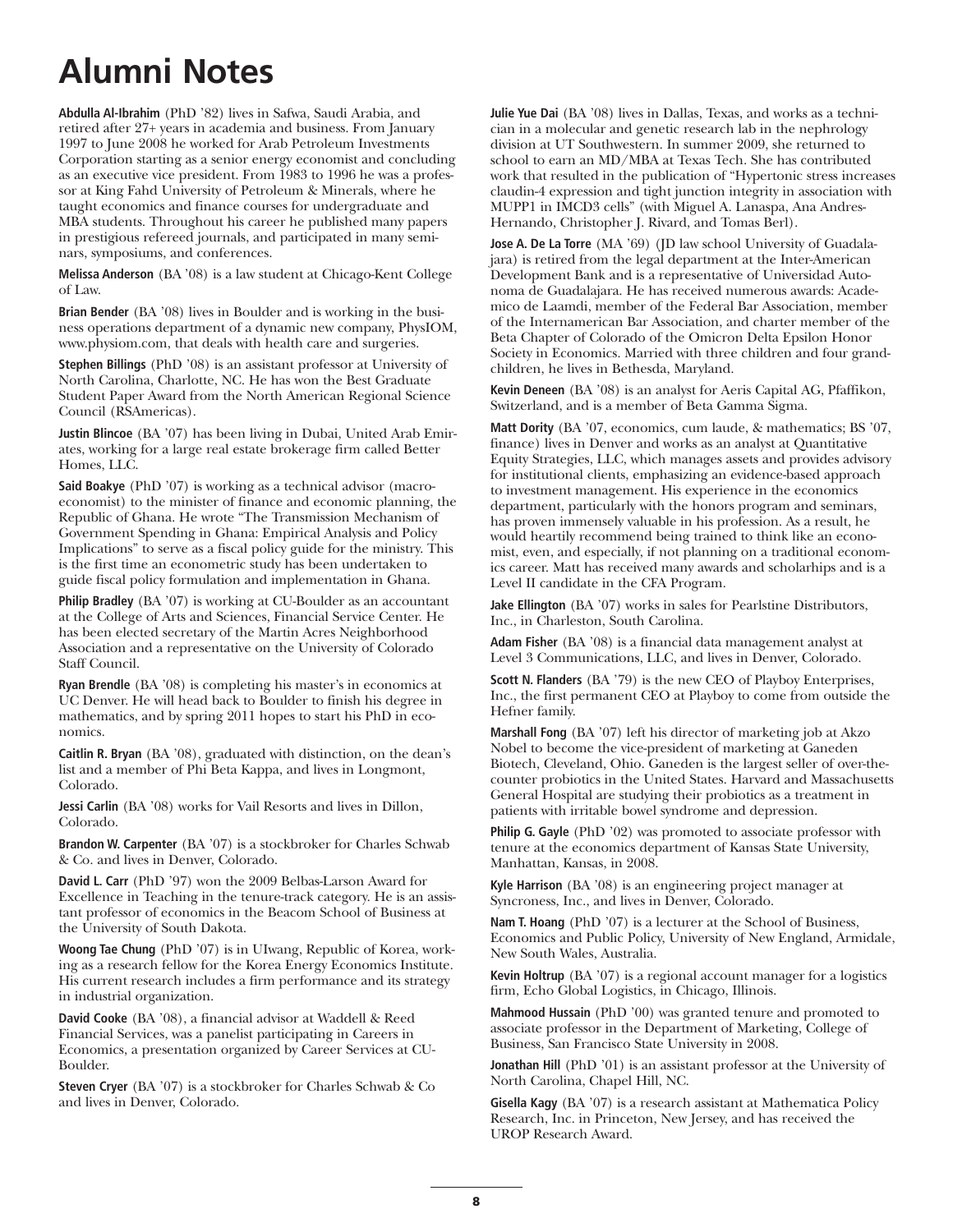**Albert E. Kaff** (BA '42) is a columnist for the Overseas Press Club Bulletin, New York City, NY, and was honored last fall by its governing boards for his 20 years of service. From 1952 to 1984 Albert was a United Press International correspondent, editor, and regional vice president in Asia.

**Carey Kohout** (BA '07, Phi Beta Kappa) lives in Boulder and is an analyst for Accenture, a business consulting firm. He is working on an assignment at Level 3 Communications leading a project transitioning software support for a computer application to a team in Hyderabad, India.

**Justin McHenry** (BA '08) is an IT Professional at the University of Colorado and lives in Westminster, Colorado.

**Angus McNeely** (BA '81) returned to Chicago after graduation and worked for Motorola. He graduated from University of Chicago's Graduate School of Business with an MBA in 1987. He currently lives in Clearwater, Florida.

**Michael H. Moffett** (PhD '85) is the Continental Grain Professor of Finance at Thunderbird School of Global Management, Glendale, Arizona.

**Joseph Neguse** (BA '05); see profile on page 13.

**Rebecca Neumann** (PhD, '00) was promoted to associate professor of economics at the University of Wisconsin at Milwaukee. She spent her 2008–09 sabbatical year visiting CU-Boulder where she enjoyed becoming reacquainted with the department. In fall 2008 she taught two undergraduate classes, Money & Banking and International Finance, and had plenty to talk about with the financial turmoil. She presented "Public Information and Foreign Direct Investment" in the departmental seminar series. The spring term was especially fruitful as she was able to commence new research on "Financial Development and R&D Intensity" with Professor **Keith Maskus** and Tobias Seidel, a visiting scholar from Germany. Rebecca thanks the department for the warm welcome and the tremendous opportunity to be back in Boulder for the year!

**Peter Nocchiero** (BA '07) is a product manager at OneRiot, a realtime search engine, and lives in Denver, Colorado.

**Thomas Noel Osborn II** (BA '63, MA '70, PhD '73) is the president of TEAM International, www.teaminternational.net, which is headquartered in San Antonio, Texas, and Mexico City. TEAM International is a network associate of the Center for Creative Leadership, Greensboro, North Carolina. Recently celebrating its 25th anniversary, TEAM provides leadership and teamwork development programs and is expanding its services to Columbia and Brazil. His research has been published in both U.S. and Mexican sources. His academic administrative career includes director of the doctor of business administration program at the UNAM, associate academic director of the Instituto de Banca y Finanzas at Banamex, and director (dean) of the Mexico Campus of U.S. International University in San Diego, now Alliant University.

**Brian Patterson** (BA '09) is a project manager at Lockheed Martin and lives in Littleton, Colorado.

**Anthony James A. Ramos IV** (BA '07) is an accountant at Western Union Financial Services–Vigo Settlement accounting, and lives in Denver.

**Melissa R. Roth** (BA '09) will be attending Harvard Law School in fall 2009.

**Kristin Sakamoto** (BA '06), an account executive at Travelers, was a panelist participating in Careers in Economics, a presentation organized by Career Services at CU-Boulder.

**Kellen Schull** (BA '07) is a regional account manager for AIM Healthcare Services, Inc. and lives in San Antonio, Texas.

**James Skeffington** (BA '09, Phi Beta Kappa) is a financial analyst at the Federal Reserve Bank of Kansas City (Denver Branch) and lives in Denver, Colorado.

**Philip Staehelin's** (BA '91) and his wife Romana's first real estate development project (developing a multi-unit residential complex on the site of their former family house) won the 2008 Grand Prix in Architecture prize for "Best New Building" in the Czech Republic (photos at www.hca.cz/ index.php?d=/projekty/kosire). Aside from enjoying the fruits of his architectural labor with his family, he serves as a director at the international management consulting firm A.T. Kearney, focusing on the telecommunications and utility industries in Central and Eastern Europe.

**Aaron Strong** (PhD '04) is an assistant professor at University of Wyoming, Laramie, Wyoming.

**Eric Stuen** (PhD '08) is an assistant professor of economics in the College of Business and Economics at the University of Idaho, Moscow, Idaho.

**Rosey Stuurmans** (BA '08) is a programmer for an IT consulting company, Avanade Inc., in San Francisco, where she is working in a supporting role for an oil and gas company. Studying to pass the Microsoft exams for .NET Framework and SQL 2008, she has already passed the TS: Microsoft .NET Framework–Application Development Foundation exam.

**Samuel Veselka** (BA '07) lives in Houston and is the marketing director for Showcase Windows and Doors. He manages its website, marketing, sales, and business development.

**Max Wilber** (BA '08) is a business analyst for the investment platform at Wells Fargo, San Francisco, California.

**Sean Williams** (BA '06) lives in New York City and is an associate marketing manager for Town Sports International, which owns and operates 165 health clubs in Boston, New York, Philadelphia, and Washington, D.C.

**Greg Wilson** (BA '08) is a staff accountant for Mesa Laboratories, Inc., and lives in Denver, Colorado.

**Joshua Wimpey** (MA '04) moved to Washington, D.C. after graduating, where he has worked for the World Bank Institute's Independent Evaluation Group and later the DevTech Systems, which in addition to its development work serves as a country-level data clearing house for the State Department, USAID, and the CIA. More recently he moved within the bank to the International Finance Corporation where he is part of the Private Sector Development Enterprise Analysis unit which is one-half firm-level survey implementation outfit and one-half academic research team, www.enterprisesurveys.org, conducting surveys and making the datasets available publicly. Joshua co-authored a paper "When Do Enterprises Prefer Informal Credit?" (with Mehnaz Safavian), forthcoming, in *World Development*.

**Joshua Witt** (BA '08, Phi Beta Kappa), an ensign in the U.S. Navy, is attending flight school and lives in Pensacola, Florida.

**Kiyoshi Yonemoto** (PhD '06) is an assistant professor at Fukushima College of Technology, Fukushima, Japan

**Sam Young** (BA '07) is the chief financial officer of the Energy Research Group, Inc. and lives in Longmont, Colorado.

### **Alumni Update . . . Go Online!**

Take a moment to let us know what you're up to and how your CU degree has come in handy. To complete an ALUMNI UPDATE form online, go to the bottom right of our home page at **www.colorado.edu/Economics** and click on the ALUMNI UPDATE link.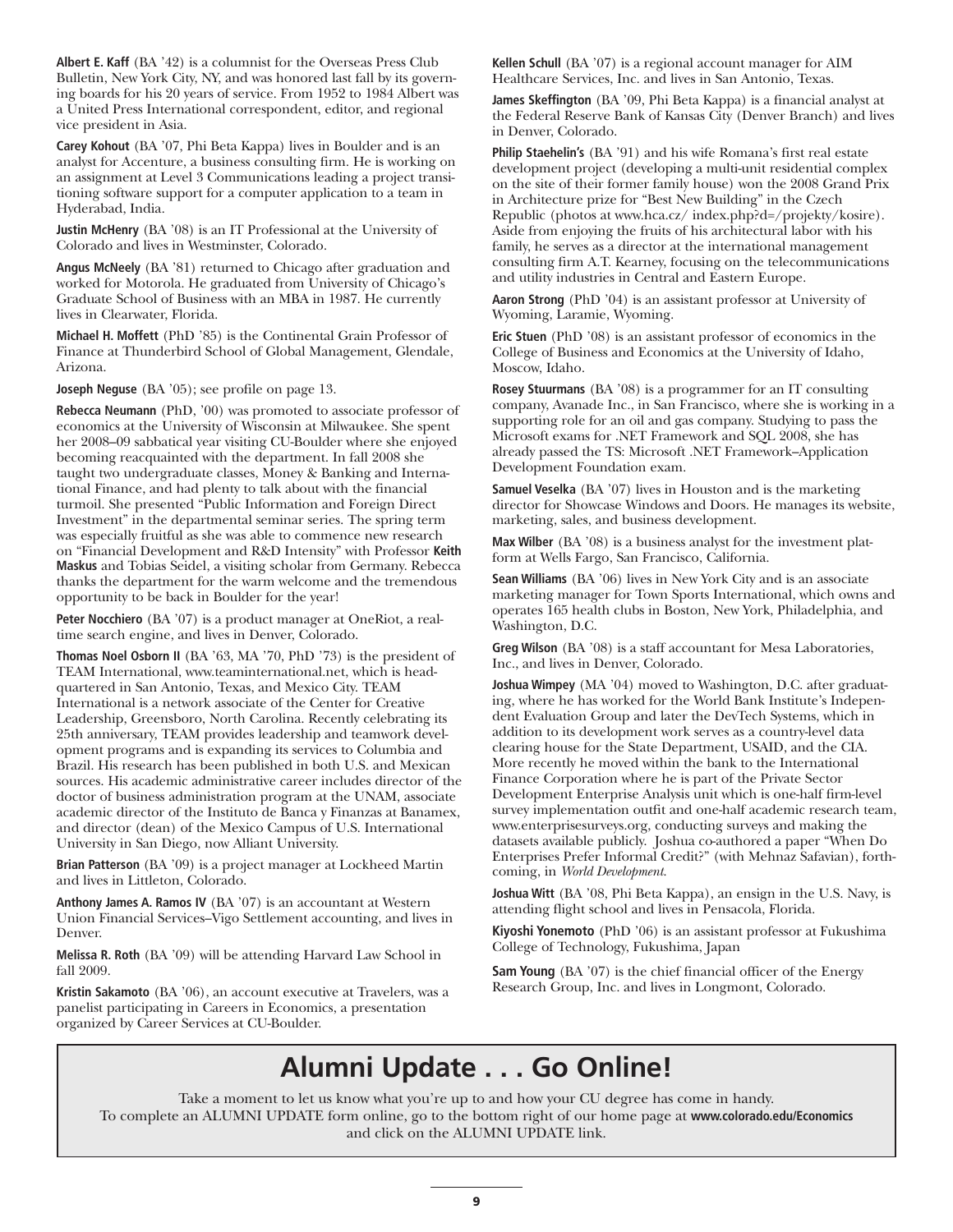# **Faculty Notes**

**Lee Alston** published "Argentina's Abandonment of the Rule of Law and Its Aftermath" (with Andres Gallo), in *Institutions and the Law,* special issue of the *Journal of Law and Policy*, Washington University Press, vol 26, 2008; "Legal Reserve Requirements in Brazilian Forests: Path Dependent Evolution of De Facto Legislation" (with Bernardo Mueller), *Revista Economia,* Selecta, Brasília (DF): (2008), Vol. 7, N. 4; and "Coercion, Culture and Debt-Contracts: The Henequen Industry: Yucatán, Mexico, 1870–1915" (with Shannon Mattiace and Tomas Nonnenmacher), *Journal of Economic History*: March 2009: 104–107.

The Rockefeller Foundation awarded him a month long "residency" in Bellagio, Italy, for August '09 to finish a book titled *On the Road to Good Governance in Brazil, 1988–2008.*

Lee gave seminars and made presentations at many prestigeous venues throughout the world, including Yale University; Northwestern University; Rio de Janeiro, Brazil; Princeton University; Rutgers University; The Australian National University; Monash University in Melbourne, Australia; and the International Society for the New Institutional Economics, Berkeley, CA.

**Francisca Antman** was selected to participate in the Robert Wood Johnson Foundation New Connections Research and Coaching Clinic for diverse scholars. She was awarded a CU Population Center Developmental Grant for her research "How Does Adult Child Migration Affect Elderly Health? Evidence from Mexico."

**Tania Barham** published "Eradicating Disease: The Effect of Conditional Cash Transfers on Vaccination Coverage in Nicaragua" (with John Maluccio), 2009, *Journal of Health Economics*, 38(3), 611–621. She attended several conferences: Pacific Conference on Development Economics, Population Association of America Meetings, American Society of Health Economists Conference, and Northeastern Universities Consortium Development Conference. She also was invited to present at University of Washington and the Health and Nutrition Department, The World Bank. Tania is a member of the review panel for first round of grants provided by the International Initative for Impact Evaluation. And she received the Junior Faculty Development Award, University of Colorado at Boulder, and the Gender Equality, Poverty and Economic Growth Grant, The World Bank.

**Martin Boileau** was a visiting associate professor of finance at the Wharton School at the University of Pennsylvania in the spring of 2008. He published papers in the *Journal of International Economics* and the *Journal of International Money and Finance.*

**Ann Carlos** spent the spring semester at University College Dublin. She presented papers at the Irish Economics Association Meetings, Blarney, and County Cork, and at the Economic History Society Meetings, University of Warwick, United Kingdom.

**Yongmin Chen's** recent publications are: "Dynamic Price Discrimination with Asymmetric Firms," *Journal of Industrial Economics*, Vol. 56, pp. 729–751, 2008; "Buyer Investment, Export Variety, and Intrafirm Trade" (with Robert Feenstra), *European Economic Review*, Vol. 52, pp. 1313–1337, 2008; "Ownership, Location and Prices in Chinese Electronic Commerce Markets" (with Dongmei Zhao and **Scott Savage**), *Information Economics and Policy*, Vol. 20, pp. 192–207, 2008; "Price-Increasing Competition" (with Michael Riordan), *RAND Journal of Economics*, Vol. 39, pp. 1042–1058, 2008.; "Designing Input Prices to Motivate Innovation" (with David Sappington), *International Journal of Industrial Organization*, Vol. 27, 390–402, 2009; and "Inattentive Consumers and Product Quality" (with Mark Armstrong), *Journal of the European Economic Association,* Vol. 7, pp. 411–422, 2009. He made seminar/workshop presentations at many institutions: University of California-Riverside; Hong Kong University of Science and Technology; University of Missouri-Columbia; Canadian Competition Bureau; Emory University; Southern Methodist University; U.S. Department of Justice; Indiana University; and University College London.

**Charles de Bartolomé** presented "The Economics of Smoking Bans" at the Canadian Public Economics Group Meetings in Toronto, Canada May 28–29, 2009.

**Ufuk Devrim Demirel** published "The Transmission of Foreign Interest Rate Shocks to a Small-Open Economy: The Role of External Debt and Financial Integration," *The B.E. Journal of Macroeconomics* (Contributions) 9(1), Article 3, and "Optimal Monetary Policy in a Financially Fragile Economy," *The B.E. Journal of Macroeconomics* (Contributions) 9(1), Article 15. He was invited to present at CERGE-EI, Prague, Czech Republic, The Central Bank of the Republic of Turkey, the Southern Methodist University, and the 2009 Midwest Macro Conference at Indiana University.

**Nicholas Flores** hosted the 10th Annual CU Environmental and Resource Economics Workshop in Vail, Colorado in fall 2008.

He presented "Public Goods Referenda without Perfectly Correlated Prices and Quantities," at the 4th Congress of the Association of Latin American and Caribbean Environmental and Resource Economists, National University, Heredia, Costa Rica.

Nicholas published "Hybrid Allocation Mechanisms for Publicly Provided Goods" (with Mary A. Evans, PhD '01, and Christian Vossler), *Journal of Public Economics*, 2009 (93): 311–325; "Reliability of Individual Valuations of Public and Private Goods" (with Thomas C. Brown, David Kingsley, PhD '07, George Peterson, Andrea Clarke, and Andrej Birjulun), *Journal of Public Economics*, 2008 (92) 7: 1595–1606; and "Optimal Public Goods Provision: Implications of Endogenizing the Labor/Leisure Choice" (with **Philip Graves**), *Land Economics*, 2008, (84): 701–707. Also, he ran the Portland Marathon in 3:13:30.

**Philip Graves** presented "Non-Optimal Urban/Regional Sprawl: Filtering Implications of Central City Public Good Provision Failure," at the University of Louisville in spring 2009. He published several papers: "Optimal Public Goods Provision: Implications of Endogenizing the Labor/Leisure Choice" (with **Nicholas Flores**), *Land Economics*, 2008, (84): 701–707; "A Note on the Valuation of Collective Goods: Overlooked Input Market Free Riding for Non-Individually Incrementable Goods," *The B.E. Journal of Economic Analysis and Policy*, 2009, Vol. 9 : Iss. 1, Article 5, www.bepress.com/bejeap/vol9/iss1/art5; and "The Economics of Ghost Towns," *Journal of Regional Analysis and Policy*, Vol. 38, no. 3, 2009. Phil also was invited to Munich, Germany, to present a series of lectures for the Center for Economic Studies Munich Group.

**Charles W. (Chuck) Howe**, Professor Emeritus, published "Water Law & Economics: An Assessment of River Calls and the South Platte Well shut-Down," *University of Denver Water Law Review*, Volume 12/Issue 1/Fall 2008. The synopsis: The allocation of water under the priority legal system of the western U.S. can lead to highly inefficient results.

**Frank Hsiao**, Professor Emeritus, continues to serve as an associate editor of the *Journal of Asian Economics* and an economic consultant to the Taiwan Institute of Economic Research, Taipei, Taiwan. He received a Certificate of Appreciation for his Fulbright Committee service from the Institute of International Education and the United States Department of State in March 2009. He presented "The IT Revolution and Macroeconomic Volatility in Newly Developed Countries: ARCH/GARCH-VAR Approaches" (with Mei-Chu W. Hsiao) at the International Conference sponsored by American Committee for Asian Economic Studies and the Rimini Centre for Economic Analysis, Rimini, Italy. Frank, Professor Yongkul Won, a visiting scholar, and Dr. Doo Yong Yang (PhD '94) received a grant from the Korea Institute for International Economic Policy for a project published as "Panel Causality Analysis on FDI—Exports-Growth Nexus in First and Second Generation ANIEs," *Journal of the Korean Economy*, Vol. 9, No.2, 2008.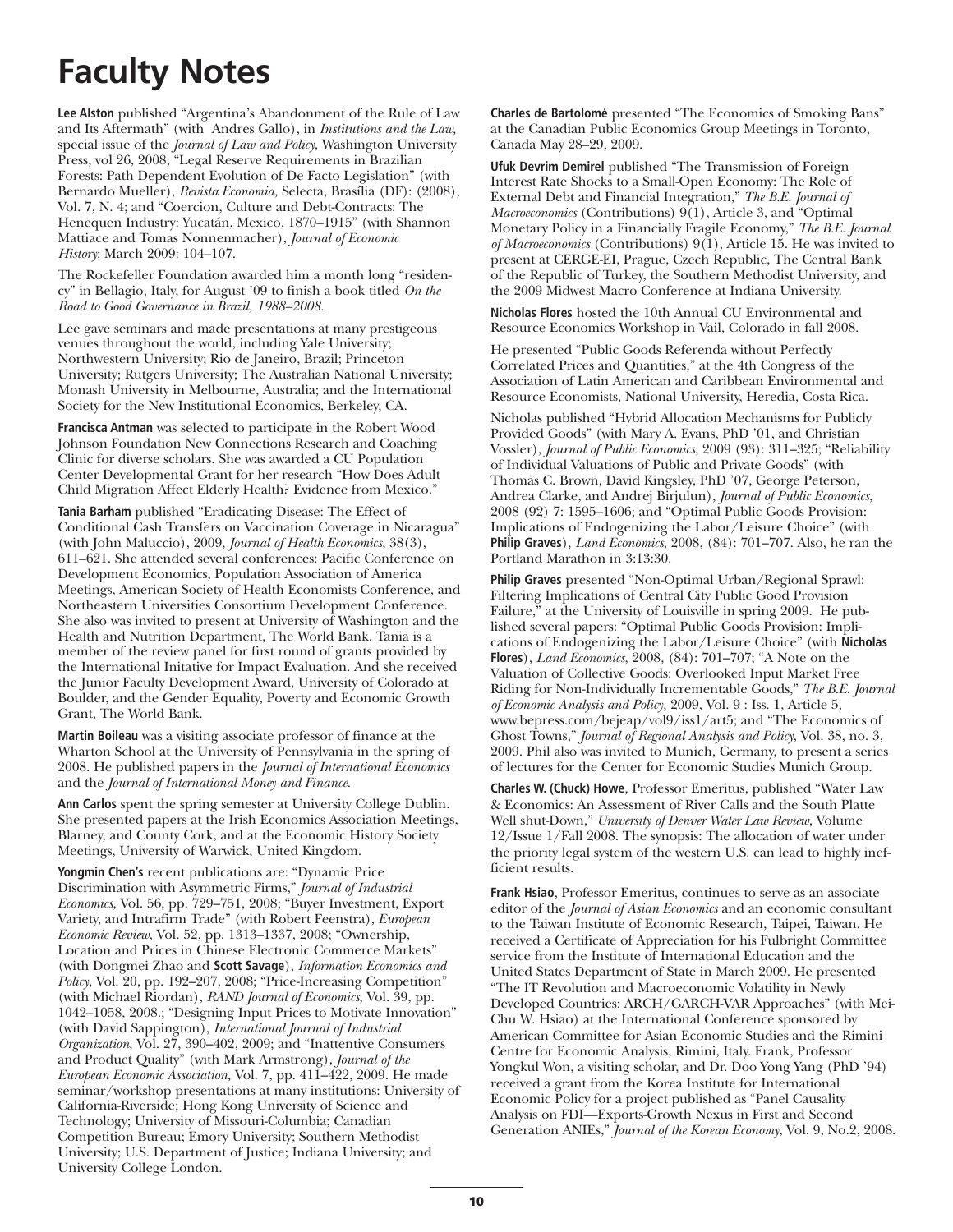**Murat Iyigun** published "Luther and Suleyman," *Quarterly Journal of Economics*, 2008, 123 (4), November, 1465–94. He was invited to present at multiple seminars and conferences, including presentation of two of the nine papers in the The Milton Friedman Institute Inaugural Conference on the Economics of the Family at the University of Chicago; giving a paper at the joint workshop of the Economic History and the Political Economy of Religion groups at Harvard University; and presenting at seminars at Stanford, Cornell, Tufts, Boston College, UC-Davis, NYU, and Calgary.

**Wolfgang Keller** gave invited seminars at Guanghua School of Management, Beijing University, Georgetown University, University of British Columbia, Stanford University, and UC Berkeley. He presented at: NBER International Trade and Investment, NBER International Trade and Organization; NBER Summer Institute 2008 Productivity program; CEPR ERWIT 2008; International Conference at UC Santa Cruz, the European Central Bank, and The World Bank. Wolfgang is a special sworn employee at the U.S. Department of Commerce's Bureau of Economic Analysis in Washington, D.C. He published "Openness and Industrial Responses in a Wal-Mart World: A Case Study of Mexican Soaps, Detergents and Surfactant Producers" (with Beata Javorcik-Smarzynska and James Tybout), *World Economy*, December 2008.

**Xiaodong Liu** published "Efficient GMM Estimation of High Order Spatial Autoregressive Models with Autoregressive Disturbances" (with Lung-fei Lee), *Econometric Theory*, 25, 2009, 1–44. He made a conference presentation "Identification and GMM Estimation of Social Interaction Models with Centrality" with Lung-fei Lee at the II World Conference of the Spatial Econometrics Association, New York, November 2008.

**James Markusen** spent the spring semester at University College Dublin. He attended the following conferences: ETSG, Warsaw, Poland; Norface, University of Munich, Germany; and Irish Economics Association annual meeting, Cork, Ireland. He gave seminars at: University of Dar es Salaam, Tanzania; Swiss Federal Institute of Technology, Zurich, Switzerland; Economic and Social Research Institute, Dublin, Ireland; Trinity College Dublin, Ireland; and Institute for World Economics, Kiel, Germany. Jim taught computer modeling courses at University of Essen, Germany, and University College Dublin. He gave special lecture series at (NAKE), Wageningen, The Netherlands; Institute for World Economics, Kiel, Germany; and Shanghai University of Economics and Finance, China.

**Keith Maskus** published the following: "The Effects of R&D and Patents on Productivity Growth in Korean Manufacturing: A Panel Data Analysis" (with Taegi Kim and Keun-Yeub Oh), *Pacific Economic Review*, Vol. 14, No. 2, 2009, 137–154; "The Globalization of Intellectual Property Rights and Innovation in Services," *Journal of Industry, Competition and Trade*, Vol 8, 2008, 247–267; "Duration of Rent Extraction and the Entry Mode Decision by Multinational Enterprises" (with Galina An, PhD '03, and Thitima Puttitanun, PhD '03), *Review of Development Economics*, Vol. 12, No. 4, November 2008, 861–876; and "The Contribution of International Graduate Students to U.S. Innovation" (with Gnanaraj Chellaraj and Aaditya Mattoo), *Review of International Economics*, Vol. 16, No. 3, August 2008, 444–462.

He was a keynote speaker at the first International Economics and Finance Society-China at the University of International Business and Economics, Beijing; a plenary speaker at the DEGIT 14 conference at UCLA; and a presenter at the inaugural Global Economic Symposium, Ploen, Germany, and at the University of Turin, Conference on Innovation and Economic Growth.

Also Keith was invited to research talks at: University of Pittsburgh; Carleton University, Canada; and Paris School of Economics, the Sorbonne.

**Edward Morey** published "Using Attitudinal Data to Identify Latent Classes that Vary in Their Preference for Landscape Preservation" (with Mara Thiene, Maria De Salvo and Giovanni Signorello), *Ecological Economics*, 68 (1), p. 536–546, Dec 2008.

**Scott Savage** published the following: "Ability, Location and Household Demand for Internet Bandwidth" (with **Donald Waldman**), *International Journal of Industrial Organization*, 27(2), 2009, 166–174; "The Effect of Private Interests on Regulated Wholesale and Retail Prices" (with G. Rosston and B. Wimmer), *Journal of Law and Economics*, 51(3), 2008, 479–501; "Learning and Fatigue During Choice Experiments: A Comparison of Online and Mail Survey Modes" (with **Donald Waldman**), *Journal of Applied Econometrics*, 23(3), 2008, 351–371; "Ownership, Location and Prices in Chinese Electronic Commerce Markets" (with **Yongmin Chen** and D. Zhao), *Information Economics and Policy*, 20(2), 2008, 192–207.

**Carol H. Shiue** went to Beijing to research the national archives which currently house imperial records from the Qing Dynasty. She presented her research on education and social mobility in Chinese clans from 1350–1850 at the National Bureau of Economics program on "Economic Fluctuations and Growth" and the "Development of the American Economy," Stanford University, Northwestern University, University of California at Davis, the Graduate Institute, Geneva, and the University of Tübingen.

**Hâle Utar** is the recipient of a Colorado European Union Center of Excellence Faculty Research Grant awarded for her project "The Selection Process in Export Markets and the Role of Demand Factors." She presented papers at: Labor Market Dynamics and Growth, Sandbjerg, Denmark; the ASSA Meetings; the European Cooperation in Science and Technology Workshop at the University of Edinburgh; and the Society for Economic Dynamics Meetings, Istanbul, Turkey.

**Donald Waldman** published "Ability, Location and Household Demand for Internet Bandwidth" (with **Scott Savage**), *International Journal of Industrial Organization*, 27(2), 2009, 166–174.

**Jeffrey Zax** recently was in China where he lectured at the Southwest University of Finance and Economics in Chengdu, Jinjiang College of Sichuan University in Chengdu, and the Central University of Finance and Economics in Beijing. He is currently consulting with the attorney general of the state of Colorado regarding exploitative lending practices and accommodations for disabled inmates.

### **Undergraduate News**

#### **Phi Beta Kappa**

The following economics majors have been inducted into Phi Beta Kappa, the nation's oldest and best known academic honorary: Galen Brown, Margaret Ferguson, Spencer R. Imel, Cole Pesses, Casen Ross, James G. Skeffington, Nicole M. Voss, Tracy L. Wilson, and Joshua K. Witt. Congratulations to these outstanding students!

#### **Outreach**

Razan Naqeeb and Bryant Mason traveled with the chancellor and CU officials to the Western Slope on the "Student Spotlight Tour." The students received ovations at every stop for their commitment to academic excellence and civic engagement. Razan is a junior majoring in economics with a minor in political science who volunteers as a tutor with the I Have a Dream Foundation of Boulder County. Bryant is a junior majoring in environmental studies and economics who leads the group "CU Going Local," which promotes consumption of local food as a way to encourage sustainability.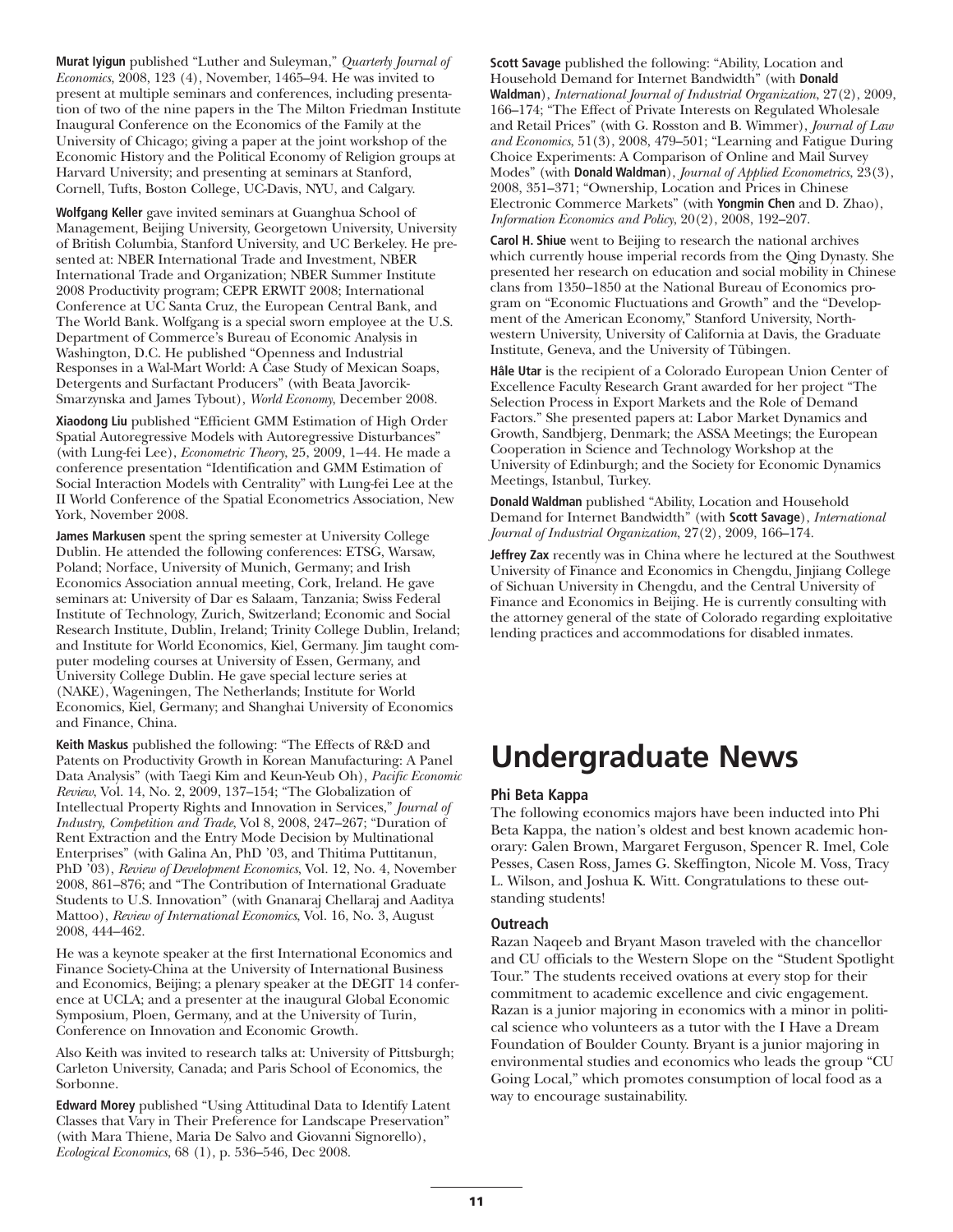# **Department of Economics 2008 Graduates**

**Doctor of Philosophy**

**Master of Arts**

**Bachelor of Arts**

Anwar Al-Shriaan Stephen B. Billings Said Boakye

Deborah L. Baker Justin R. Bucciferro Adam L. Canton

Alexandra S. Agrich

Namsuk Choi Bradley J. Graham

Shatanjaya Dasgupta Erin K. Fletcher

Maryam Kabiri Hang T. Nguyen

Jirapa Inthisang Erik B. Johnson

Stephen B. Nicar

Wooyoung Park

Christina R. Peters Michael R. Snipes

#### Erick N. Aguirre David F. Ahrens Naomi S. Alford Mohamed A. Almas III Issac Alpert Michael Amodeo Christina Anderson Melissa B. Anderson *cum laude* Luis A. R. Antunez Monica M. Anzoategui Patrick J. Armstrong Meredith A. Ashlock *with distinction* Benjamin H. Ashworth Christopher T. Barr Paul T. Beard Jr. Brian W. Bender Anne D. Bensard *with distinction summa cum laude* Sean S. Beresini Courtney K. Betker James C. Biar Miles B. Bishop Christopher J. Blakeslee Gregory J. Bland *cum laude* Garrett T. Bleakley Scott R. Blyth Sean P. Boice Lauren M. Boose Michael C. Bradley Ryan W. Brendle Tyler G. Briggs Benjamin L. Broder Carly A. Bronson Tyler R. Brown Stephen J. Brunet Caitlin R. Bryan *with distinction* Tara R. Buchalter *cum laude* Samir Bukva Kimberly M. Buono Brent Bushnell Peter W. Busichio Eduardo D. Camacho Jr. Ryan C. Caravella Jessica N. Carlin Ryan M. Case Salem N. Chaker

Christopher R. Ching Yong-Hyun Cho Allegra R. Coleman Andrew F. Conkling David J. Cooke Erin L. Craig Andrew S. Cunningham Gretchen G. Dahlberg Yue Dai Travis N. Daugherty Jakob H. Davidsson Sebastian Dawiskiba Daniel M. Demus Jacob B. Dickson Ginger M. Dohmen Stacey E. Downen Matthew N. Doyle Cory A. Dunbar Natalia A. Duque Bernal *with distinction magna cum laude* Kathryn L. Eary Jonathan P. Eaton Shannon M. Eklund John J. Engel Dane E. Enright Adam A. Falch Francisco E. Falomir Jonathan E. Fernandez Eric J. Follett Eric D. Forney Christopher B. Fox Brian O. Free G. Ignacio Freile Ivan O. Frias Daniel S. Furman Kristina H. Futterman Daniel P. Gallagher III *with distinction* David A. Garcia Lindsey M. Gertner John K. Giddens Jonathan D. Goldstein Christopher J. Goldstrohm Robert M. Gorglione John A. Graham Christopher M. Gray Sebastian W. Haines John R. Haney Gregory T. Hansen Nathan R. Hanzlik Kyle J. Harrison Emily C. Heffernan

Bradley C. Heimerl Allison A. Hengemuhle Kimberly A. Hergenrader Christopher P. Hittesdorf Brian L. Hoffman Evan A. Hofmockel Amanda J. Hong Brian D. Hoops Carlos Horcasitas Qui N. Huynh Eric R. Hynek Taiwo A. Idowu Allen C. Inman Daniel T. Insana Anthony Jacoby William C. Jewett Michael A. Jiganti Kyle C. Johnson Austin P. Jones Bradley E. Jones Christopher L. Jones Michael J. Kaminski Patrick D. Kane Scott C. Kearney Brady E. Keenan Evan P. Keenan Gregory B. Keydel John J. Kindsfather Randall J. Koerner Nicolas A. Kostman Andrew D. Krogh Neil G. Kroncke Jack Kruszewski Kathleen A. La Liberte Joel R. Lahman Weston B. Lander Jennifer W. Landers Michael M. Lerch Ashley M. Leslie Jeffery B. Lesser Rachel L. Logie *with distinction* Michael J. Longstreth Alexander B. Lyddon Jeremy A. Magean Jennifer L. Mah Lindsay M. Major Jonathan L. Makolondra Bryant R. Malloy Paul T. Marchant James J. Marsh Michael R. McClure *with distinction*

Megan M. McDonald Kyle D. Mc Gaa Justin C. McHenry Gary E. Mendez Sean P. Middleton Chika Morishita Garold I. Munson Emily L. Musselman Andrew A. Najarian Hisham A. Nazer James K. Nesbitt II Justin J. Neuenschwander Brittany S. Newell *with distinction* Charles B. Nichols Brandon M. Nicolas Lee D. Nunley Colleen M. O'Brien Gregory A. Oakford Seneca J. Painter Mary D. Patchin Erin M. Peacock Maggie L. Peoples *summa cum laude* Chansakda Phommatha Samuel R. Pierson Natalya V. Popova- Jones Zsofia Porter *with distinction summa cum laude* William W. Potter Charles P. Price Nicole C. Randazzo Alyson C. Rea Andrew W. Reed Nolan J. Rees Sara A. Remke *with distinction magna cum laude* Colin F. Richards James W. Ricker Theodore R. Ridder Christian J. Ritzenthaler Harry W. Robertson *with distinction* Karen E. Roesch *magna cum laude* Javier G. Roeth Ami L. Ross Michael R. Rothman Joseph G. Ruppert Kristin A. Russell Jonathan M. Rutledge

Eric T. Stuen Karuna Wiwattanakantang

Robert W. Tischer Yiqing Xie

Jenna C. Ryan Avani B. Shah Shannon S. Sharareh Tien N. Simon Ethan G. Sklar Catherine T. Spatz Garrett W. Sprague Jonathan W. Stahlman Gwynne J. Stansbury Jonathan B. Stanwyck Paloma C. Stern Elvira V. Stewart *magna cum laude* William W. Stingley Jacqueline A. Strenio *with distinction summa cum laude* John P. Stringi Lucy C. Strumbos *with distinction* Allison H. Stultz Elizabeth R. Stuurmans Bryan A. Szabatura Whitney A. Taylor Adam J. Teitelbaum Jessica A. Thompson Jonathan G. Thompson Erik S. Thomsen Ryan B. Tompkins Long V. Tran Colin P. Voorhees Richard J. Walderman Scott F. Warren Louis A. Wasmund John Wei Andrew W. Weikart Chadwick B. Wetzel Alexander T. Whelden Kenton R. White *with distinction magna cum laude* Eric R. Williams Joshua K. Witt Joshua S. Woo Ryan J. Woolhiser Alexandra E. H. Wyatt Courtney E. Yarusso Joosung Yu Donna L. Zasman Svetlana Zatserkovna Joshua P. Zorsky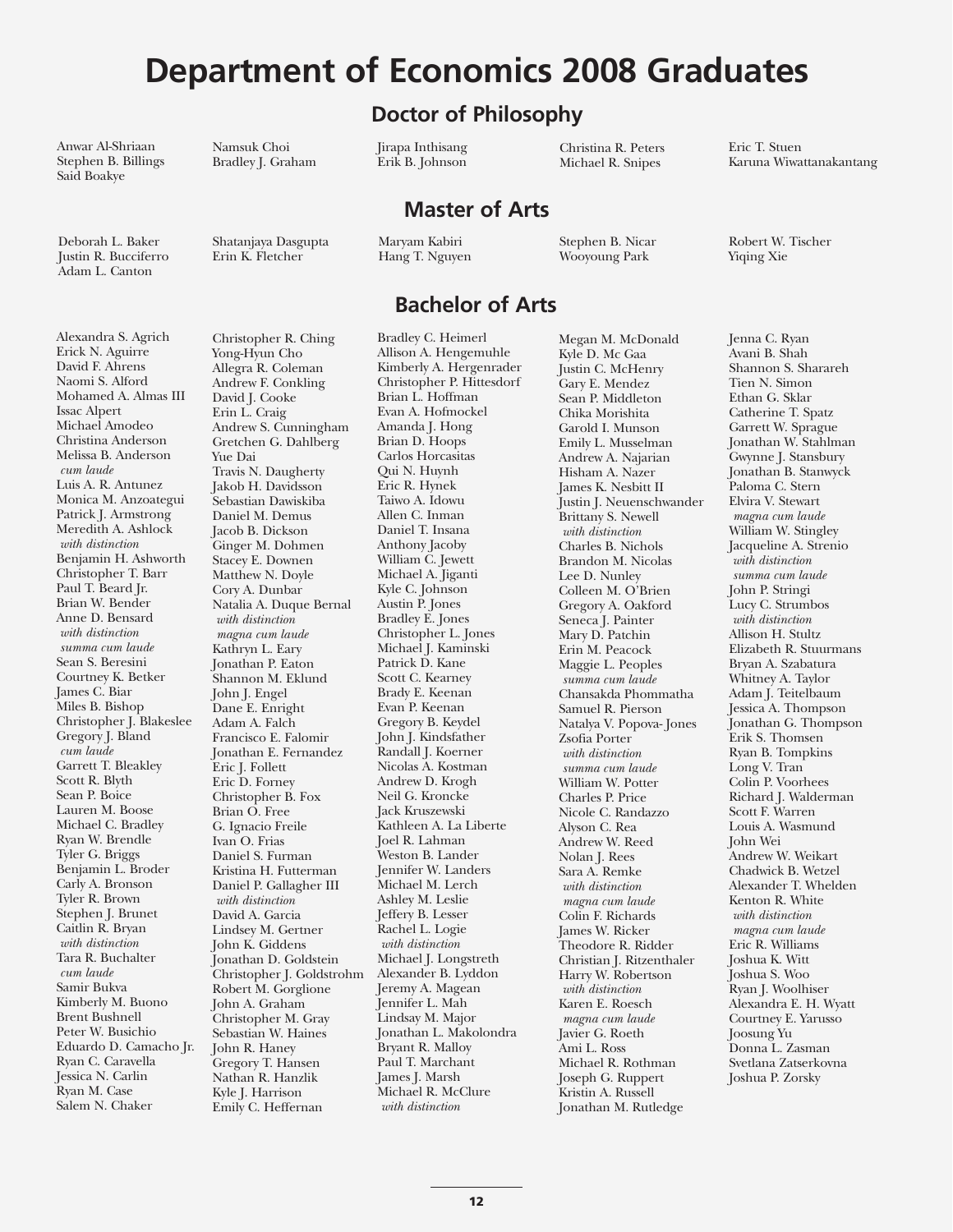# **Meet One of the New Regents**

Joseph Neguse graduated summa cum laude from CU-Boulder in 2005 with dual bachelor's degrees in economics and political science. A Democrat, he was elected in 2008 to the CU Board of Regents to represent Colorado's 2nd Congressional District. In May 2009 Joe graduated from the CU Law School with a JD. While in law school, he was class president for all three years, participated in the Rothgerber Moot Court Competition, and won the law school's Edward C. King Award.

It is no surprise that Joseph was elected regent since he has spent years advocating for public higher education. As CU-Boulder student body president and chair of the Intercampus Student Forum, he became a voice for students in the CU system before state agencies, the Colorado Legislature, and the CU Board of Regents. He co-founded and directed the Fund Our Future Campaign, a grassroots effort aimed at increasing state funding for public higher education. Following his undergraduate graduation, he served as the assistant to the former speaker of the Colorado House of Representatives, Rep. Andrew Romanoff. Joseph has worked in the Boulder City Manager's Office, was an extern in Governor Bill Ritter's Office of Legal Counsel, was a commissioner on the Boulder Housing Authority, and served two years on the CU Alumni Board of Directors.



*Joseph Neguse at the Rothgerber Moot Court Competition.*

# **Student Profile: Ramon Rodriguez**

By Brian C. Cadena

Assistant Professor, Department of Economics

Over the past academic year, I had the privilege of advising one of our excellent honors students, Ramon Rodriguez, as he wrote his honors thesis. He first approached me in the fall semester with a personal anecdote that he wanted to turn into a research question. Originally from Texas and the son of immigrant parents, Ramon knew plenty of people who lived in a Mexican city along the U.S. border, and who used their tourist visas to commute into the United States every day for work. Most of these workers were paid lower wages than their American counterparts, with many earning even less than the legal minimum wage.



*Ramon Rodriguez works at his computer below a map of campus. (Photo by Casey A. Cass/University of Colorado)*

As a strong student of economics, Ramon realized that this additional wrinkle would substantially alter the standard textbook analysis of what happens to employment when a minimum wage is introduced. His hypothesis was simple: If employers can respond to an increase in the minimum wage by simply hiring more Mexican workers at cheap wages, workers living on the U.S. side of the border will experience even larger employment losses. He tested this hypothesis using data from the Bureau of Labor Statistics to compare changes in employment between border and non-border cities following minimum wage hikes. Consistent with his hypothesis, Ramon's analysis showed that employment decreased between three and four times as much in cities along the border as compared to non-border cities.

Upon reading his finished paper and seeing him present his work, his committee agreed that he had produced a paper that could easily become a chapter in a doctoral dissertation. As a result, we voted to award him our highest honors and he graduated summa cum laude in May. Ramon's excellent thesis is even more impressive because he was not initially invited into the honors program. To hear our staff tell the story, he camped outside the chair's office for more than a week, waiting to ask for special permission. He explained how he had overcome a number of extenuating personal circumstances during his first year and how that year was responsible for a cumulative GPA that fell just short of the departmental guidelines. The department took a chance on him, and he did not disappoint. Having joined the department this year, I was thrilled to learn how exceptional our students can be. Congratulations Ramon!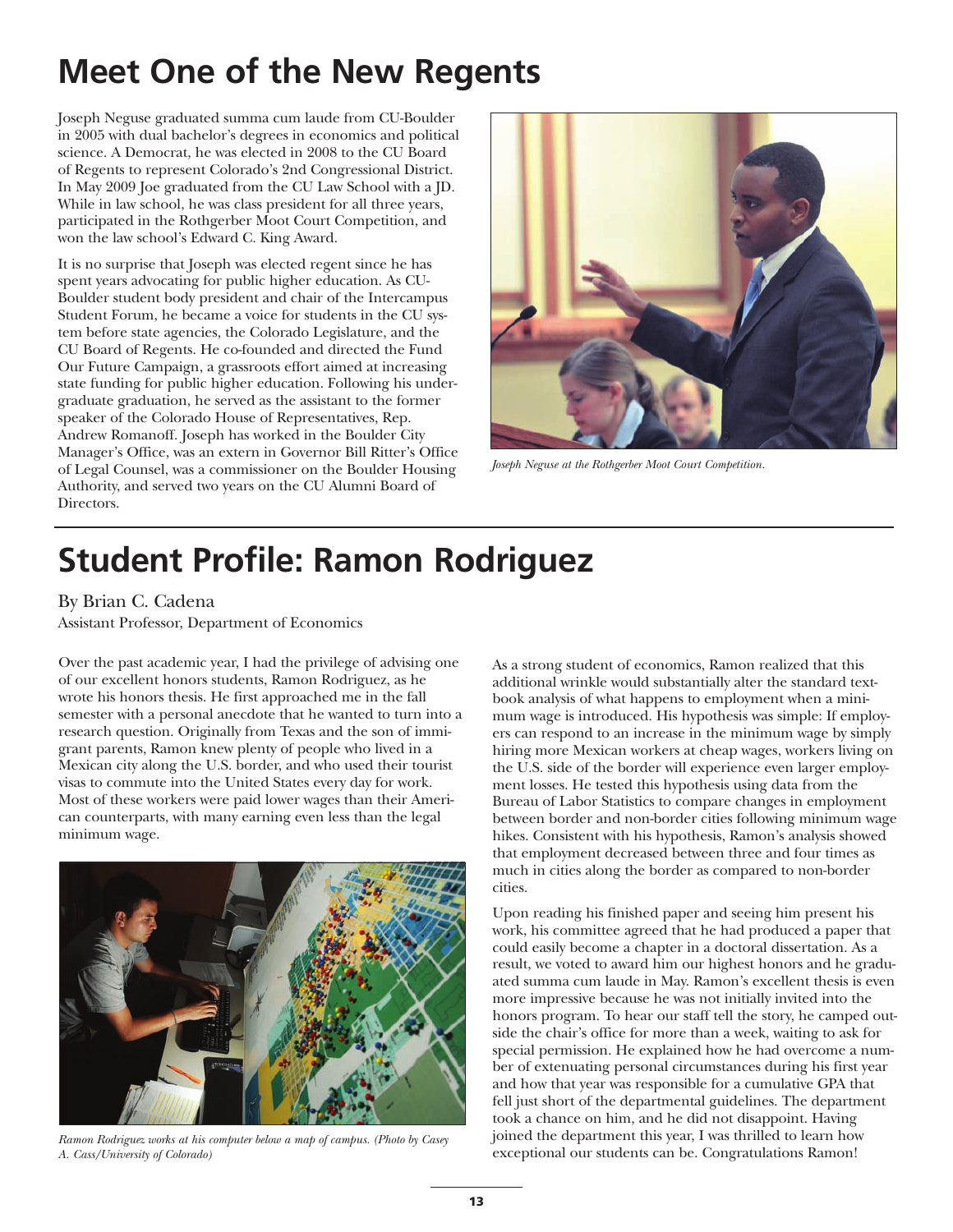### **CU Economics Advisory Board**

Over 20 years ago, the department created an advisory board to help guide education and research programs. Advisory board members provide honest feedback and evaluation on a variety of important issues such as fund raising, undergraduate and graduate teaching, and student preparation for the job market. Many, but not all, members are CU Economics graduates. All are highly successful individuals who have demonstrated a strong commitment to the University of Colorado at Boulder. Current members are Tucker Hart Adams, Beverly Berman, James Campbell, Alan Cohen, James Fish, Don Grusin, Douglas Madison, Richard Meckley, Andy Safir, Edward Sanders, Chester Winter, Deloris Wright, and Luize Zubrow. The department is extremely grateful to the advisory board for their many contributions of time, advice, and money to CU Economics.



*The CU Economics Advisory Board. Pictured left to right: Alan Cohen, Don Grusin, Chester Winter, Andy Safir, Edward Sanders, Luize Zubrow, James Campbell, department chair Nicholas Flores, and Richard Meckley. Not pictured are Tucker Hart Adams, Beverly Berman, James Fish, Douglas Madison, and Deloris Wright.*

shutting down a company due to technological changes as a new generation shifts its desire for communications to everything electronic instead of the printed page.

While these were tough financial and economic life lessons, my economics training helped me keep things in perspective. I hold no remorse for having pursued my dreams as a photographer, author, entrepreneur, and "homeo-economicus-being." I have one of the most valuable resources in having earned my economics degree from CU, and gained a greater understanding of finance and economics through challenging real world experiences that have added to my character and repertoire. Most importantly, I have the satisfaction of having created books and photographs that help people see the beauty of the world around them and their connection to that world.

About two and a half years ago, I ran into Jack Powelson on a hike in the Enchanted Mesa above Chautauqua Park. I introduced myself, and explained how important an influence he had been in shaping my career as a self-published photographer and author and that I had gone on to become one of the

### **Honors Class on Election 2008**

#### Robert McNown Professor, Department of Economics

In order to enrich the undergraduate curriculum, CU faculty members sometimes develop special topics courses. The election of 2008 served as a backdrop for an honors course cotaught by Lauri McNown (Political Science) and Robert McNown (Economics) during the fall 2008 semester. Twelve highly motivated and informed students with backgrounds in a variety of social science disciplines completed the group. Lauri's expertise in the election system was coupled with Robert's perspective on the interactions between politics and economics. The onset of the economic crisis became a focus that combined the interests of all participants in the course. Robert also presented his economy-based forecast of presidential election outcomes.

Much of the success of a discussion-based honors course depends on the knowledge and enthusiasm of the students. Many of the students in this course were involved in various election activities and brought first-hand experience in campaigning and reporting to the course. Several students worked at the Democratic National Convention in Denver either for the party or for other organizations. The class gathered several times at the McNown home to view the presidential debates and for election night. Given the high level of interest in the election, the economic uncertainties of the time, and the Obama candidacy, this was a perfect opportunity to participate in such a class.

### **Go online!**

Read this newsletter and archived ones online at www.colorado.edu/economics/news/newsletter.html. Feel free to share this with your classmates.

**Photographer's Perspective,** *continued from page 5* creative minorities to make effective economic change. When I suggested it was because of the theory that he professed in his economic history class, he replied, "So what was my theory?" I repeated it back to him verbatim. He looked at me and said, "You learned well." After exchanging e-mail addresses and phone numbers, he returned to his walk. That was the last time I would see my beloved professor and friend.

> Recently I have made contact with both Dale Lehman and Reza Razamani by e-mail and phone. Each expressed their surprise and delight that one of their students let them know their contribution in the classroom had made a difference. Each expressed a fear, despite their successful careers as economics professors, that their efforts in teaching a subject they love were not making a difference in the world. I can assure you and them that their contributions have been significant—at least from this photographer's perspective as a lifelong economics student.

*Robert Castellino (BA Econ '85) has been a professional photographer, writer, and publisher for over 20 years. His photography can be viewed at http://rlcphoto.com. Information about his adventure travel company is available at http://www.threetrailswest.com. And his e-mail address is rlcastellino@gmail.com.*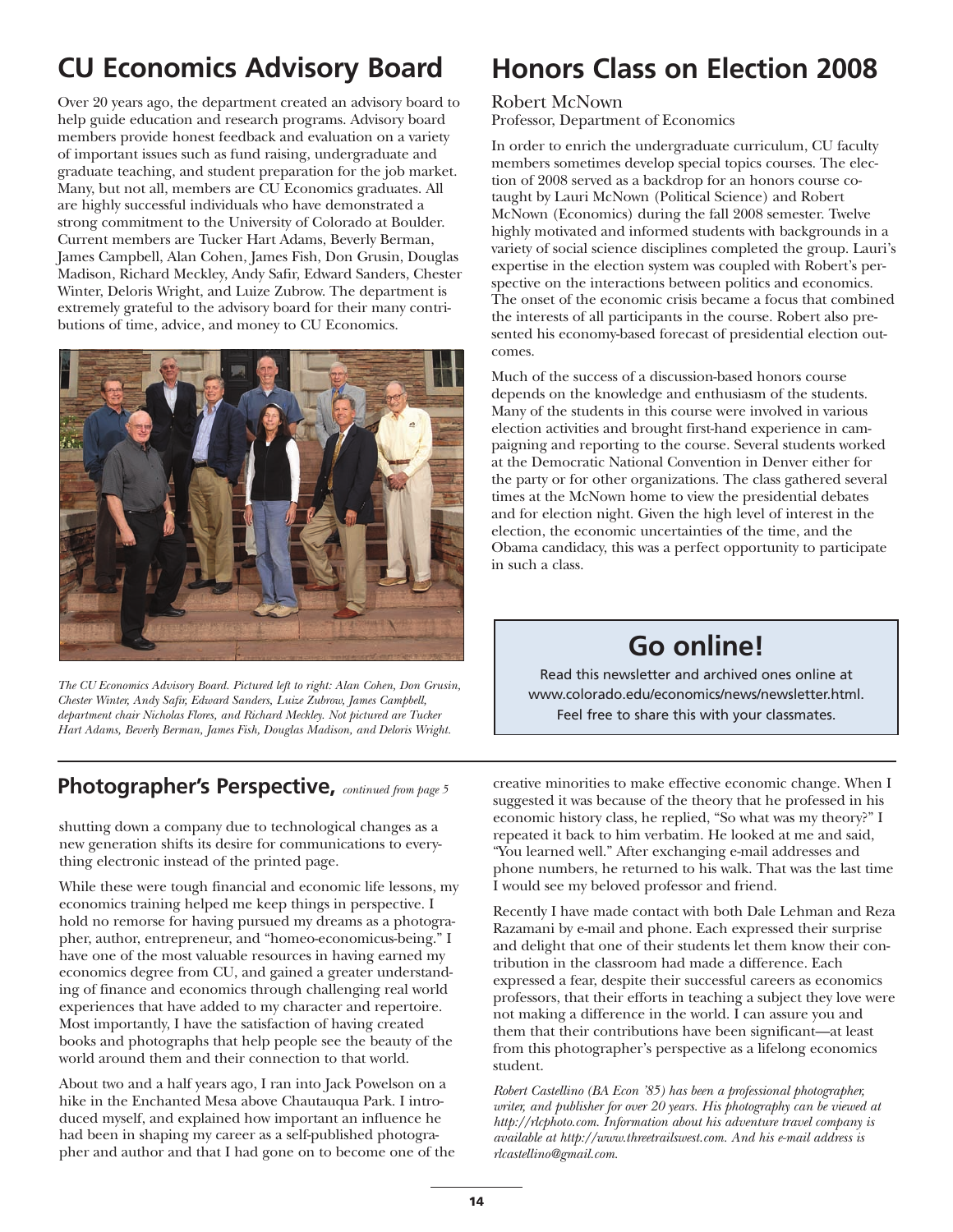### **Alumna Spotlight: Professor Denise Eby Konan**

In 1993 Denise Eby Konan graduated with her PhD in economics and began her career as an assistant professor at the University of Hawai'i at Mānoa. She quickly established a stellar reputation as a scholar with expertise in international trade,



*Denise Eby Konan*

computational economics, regional integration, and multinational enterprises. Denise has published nearly 40 scholarly works since graduation, so it is no surprise that she moved up through the ranks to full professor in 2002.

Denise believes that the department gives something special to its students: a personal touch from the faculty who provide personalized attention, and an opportunity to learn in a safe and supportive setting. Highly motivated doctoral candidates are given a chance to

transition from student to professional. **Keith Maskus** took Denise under his wing and guided her through conference presentations, publishing, and networking. **Ann Carlos**, **Jim Markusen**, Tom Rutherford, Mark Cronshaw, and Tracy Mott were also influential. Professors take pride in the success of their students, introducing them to a social and cultural part of the profession that is not easily learned in books. Denise knew enough about the academy not to be completely overwhelmed in her first faculty meeting.

Looking back, studying for comprehensive PhD exams stands out in Denise's memories—pushing herself with Lynne (Bennett) Lewis, Jeff Lazo, Kristen Knudsen, Shannon Ragland, and others. Those study partners became lifelong friends.

According to Denise, academia is the best profession! Her research expertise has led to exciting and fascinating international experiences consulting with the World Bank and IMF in Egypt, Tunisia, Saudi Arabia, and Abu Dhabi. Denise finds working at the cutting edge of research in areas that shape policy especially rewarding.

Denise's biggest challenge to date has been to oversee the University of Hawai'i as the interim chancellor during a time of turmoil. After major leadership transitions, she rebuilt the confidence of the board, deans, and the community. She believes that economists are well positioned for leadership at this level, as economics is the science of public and corporate decision making.

Denise is excited about heading a research project called Energy and Greenhouse Gas Solutions (EGGS). She has brought together some of the leading world climate and ocean scientists at the University of Hawai'i to develop climate change solutions for Hawai'i. She is also thrilled to pack up the family (her husband, Abel, Econ PhD '91, and their two sons, Joseph and Roy) for a semester in Paris starting in January 2010. The CU Department of Economics salutes Professor Denise Eby Konan.

| <b>University of Colorado at Boulder</b><br><b>College of Arts &amp; Sciences</b><br><b>Department of Economics</b><br>www.colorado.edu/Economics                                                                                    |                                                           |          |
|--------------------------------------------------------------------------------------------------------------------------------------------------------------------------------------------------------------------------------------|-----------------------------------------------------------|----------|
| Enclosed is my gift of:                                                                                                                                                                                                              |                                                           |          |
| $$1,000$ \$500 \$250 \$100 \$100 \$50 other                                                                                                                                                                                          |                                                           |          |
| Please use my gift for: $\Box$ Department of Economics (0121028)                                                                                                                                                                     |                                                           |          |
|                                                                                                                                                                                                                                      |                                                           |          |
|                                                                                                                                                                                                                                      | I would like to make my gift by credit card:              |          |
| $\overline{\text{City}}$<br>Zip<br>State                                                                                                                                                                                             | $\Box$ Visa $\Box$ MasterCard $\Box$ AmEx $\Box$ Discover |          |
| Phone <u>that is a series of the series of the series of the series of the series of the series of the series of the series of the series of the series of the series of the series of the series of the series of the series of</u> | Card number                                               | Exp date |
| E-mail 2008 and 2008 and 2008 and 2008 and 2008 and 2008 and 2008 and 2008 and 2008 and 2008 and 2008 and 2008                                                                                                                       |                                                           |          |
|                                                                                                                                                                                                                                      | Print name as it appears on card                          |          |
| $\Box$ This is a new address.                                                                                                                                                                                                        |                                                           |          |
| Make checks payable to: CU Foundation and mail to:<br>Nicholas Flores, Economics Chair, 256 UCB, University of Colorado at Boulder, Boulder, CO 80309-0256<br>or to: CU Foundation, 1305 University Avenue, Boulder, CO 80302        |                                                           |          |

Save time! Make your gift online at www.cufund.org/giving-opportunities/fund-description/?id=3608.

### **Thank You!**

The University of Colorado Foundation is a  $501(c)$  (3) tax-exempt organization that raises private support for the benefit of the University of Colorado. B2056